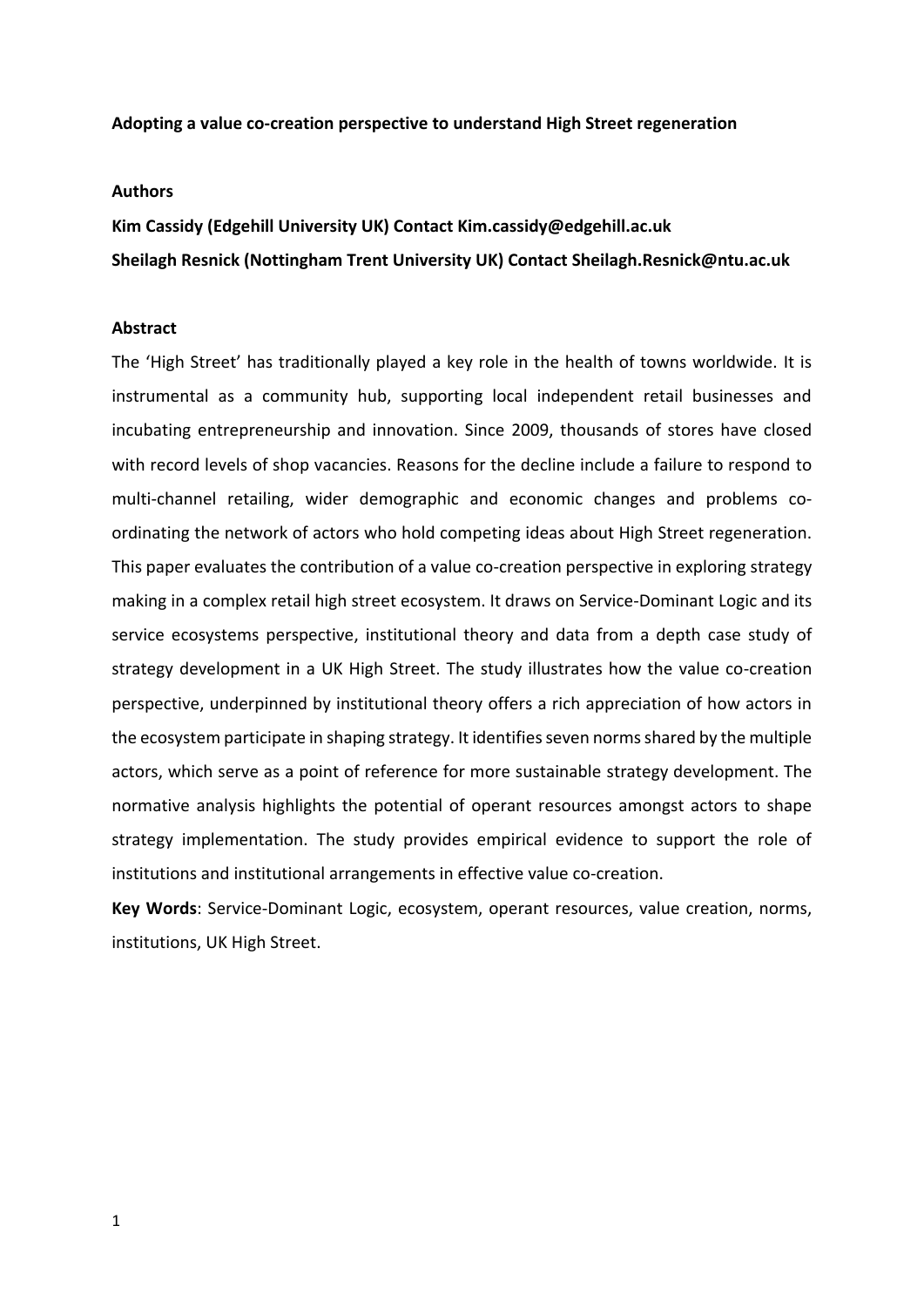#### **Introduction**

Retail high streets have traditionally played a crucial role in the economic and social health of towns and cities worldwide but since 2009, have been decimated by the closure of tens of thousands of retail stores across the United States and Europe. The performance of the UK High Street is one of decline. Footfall in town centres has decreased every year since 2013 and in the last 10 years, has fallen by 17% (Grimsey, 2018, p.16). In the first six months of 2018, the number of premises lying empty in town centres in the UK soared by more than 4,400 (Local Data Company, 2018) with the closure of 24 stores resulting in over 20,000 job losses (Centre for Retail Research, 2018). Factors contributing to this decline include the increase in online shopping, the impact of competition from out-of-town 'one stop' retail developments and the rise of a convenience culture, which reflects a shift in consumer behaviour and the desire to offset convenience of location against cost (Wrigley & Limber, 2015). 'Other new and unforeseen factors like Brexit have exacerbated problems with a weaker pound and the subsequent pressure on retail prices' (Grimsey, 2018, p.4). Despite this generally pessimistic outlook, the Grimsey Review highlights examples of best practice, which illustrate how some towns are fighting back, rethinking their retail offer and benefiting from effective collaboration or value co-creation efforts of key institutional actors. 'Strong local leadership appears to be working hard to create a balanced high street ecosystem with a unique identity' (Grimsey, 2018, p.11). At the heart of many of these success stories lies a strong strategic plan, which takes account of the myriad of macro and micro environmental challenges facing the sector and strives to reinforce a distinctive positioning for the town.

The concept of value co-creation had become firmly established in the marketing literature (Galvagno & Dalli, 2014; Ramaswamy & Ozcan, 2014) and is a fundamental construct within Service-Dominant Logic (S-D) Logic (Vargo & Lush, 2004; 2008; 2011). It typically explains the move from regarding organisations as a definer of value to a process whereby people and organisations jointly develop meaning and outcomes (Alves, Fernandes & Raposo, 2016). A S-D Logic value co-creation perspective would view the High Street as a '*service ecosystem'*, a 'relatively self-contained, self-adjusting system of resource-integrating actors connected by shared institutional arrangements and mutual value creation through service exchange' (Vargo & Lusch 2016, pp.11-12). The ecosystem perspective places emphasis on *institutions* i.e. the norms, rules, values, meanings, symbols and practices, which the connected actors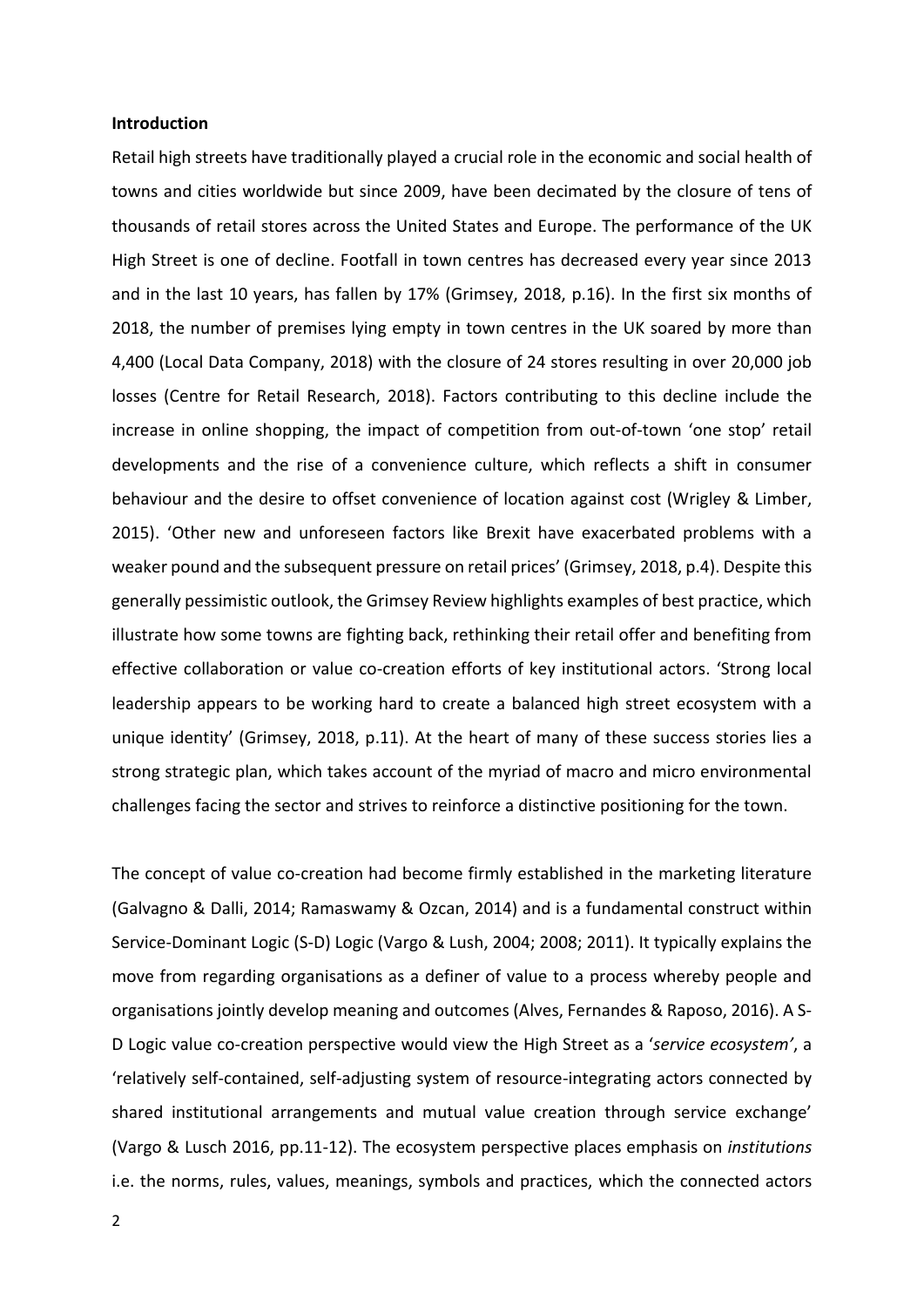share (Scott, 2008) and also takes account of the many interactions amongst and between multiple actors within the system. According to Vargo & Lusch (2016), value co-creation is coordinated through actor-generated institutions and institutional arrangements. This theoretical perspective, when applied to service ecosystems, has already shown to provide a direction for enhancing the understanding of service ecosystem actors and their interactions (Baron et al., 2018, p.136). The notion of *resource integration* is also fundamental within a S-D Logic, value co-creation perspective. Actors within the ecosystem integrate operant resources (such as human skills and knowledge) and operand resources (physical assets) to co-create value (Vargo & Lusch, 2004).

The aim of this study is to understand the role and value of a value co-creation perspective in assessing regeneration activities in a UK retail high street 'service ecosystem'. Our focus here stems not only from the fact that retail (as a service) remains significant as a sub discipline of marketing, occupying a large portion of the extant marketing literature (Finnegan et al., 2016) but the future of the High Street appears to be at crucial turning point. Like many other areas of retailing, it is experiencing an unprecedented period of change, not only in the nature of the offer and the environment in which it exists, but also in the actors who participate and their respective roles (Collin-Lachaud & Reynolds, 2018; Hagberg, Sundstrom & Egels-Zandén, 2016).

There is a pressing need to better understand the complex and often conflicting needs and priorities of the myriad of actors charged with regeneration activities. Underpinned by an institutional theory perspective, this study uncovers the norms shared by multiple actors in the high street ecosystem involved in successful value co-creation. The research uses a case study to highlight actors' perceptions of actions required to develop strategy in a UK high street context. The case study accesses the views of multiple actors within the ecosystem, comparing voices of consumers, businesses and public and private service providers to 'compare different empirical settings in order to provide more effective results' (Galvagno & Dalli, 2014, p. 658). The context for our study, a UK town, faced challenges of declining footfall and increased shop vacancies, and involved a range of actors in an extensive process of consultation to shape a future for the High Street.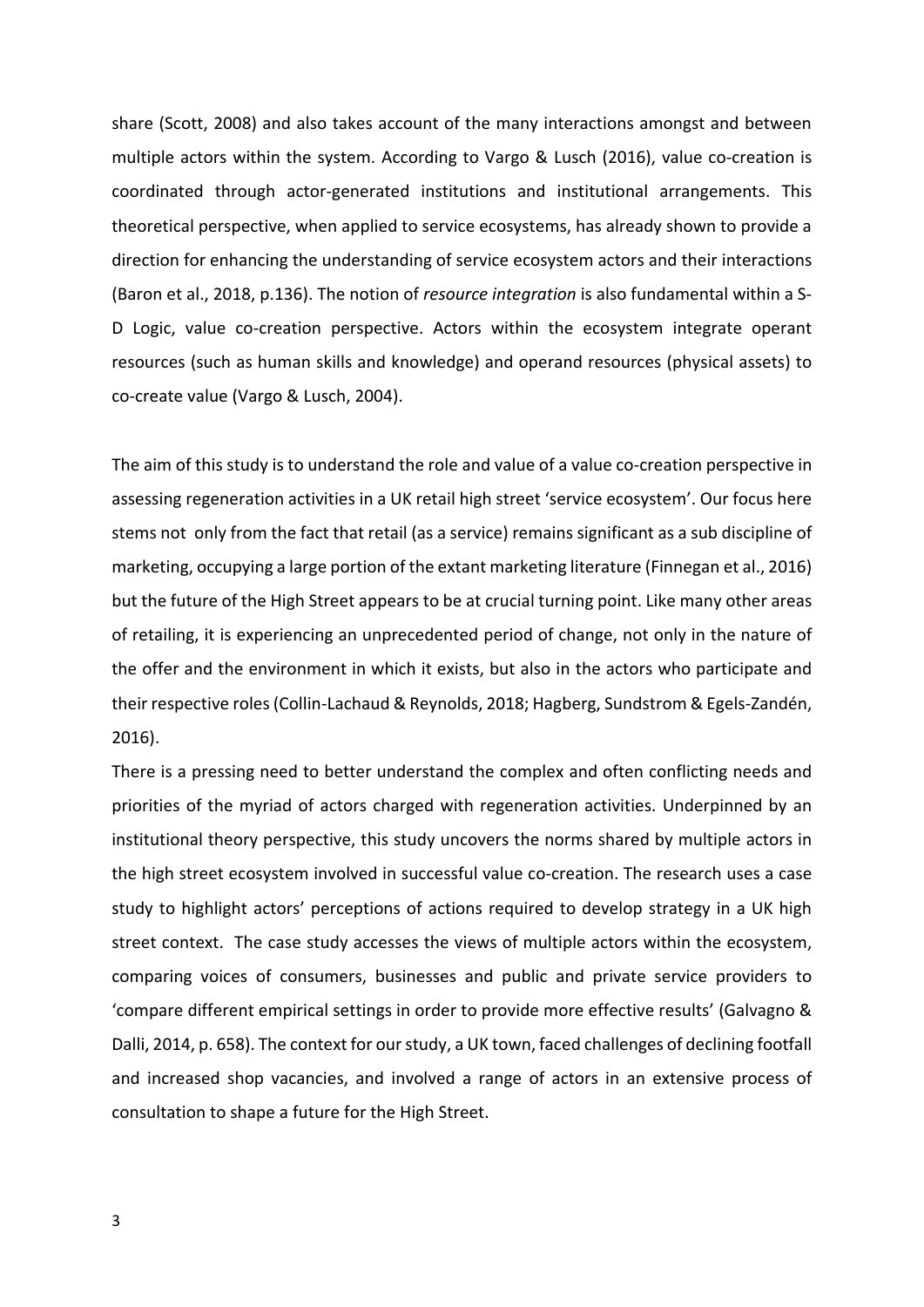The main contribution of the study lies in providing empirical evidence to illustrate the value of adopting a value co-creation perspective, underpinned by institutional theory, to understand and shape strategy making in a High Street ecosystem. The study identifies the dynamics of collaboration and actor generated institutions in the ecosystem. First, the research identified seven norms, which appear to be sustaining institutional arrangements. These norms reflect agreement about equity and fairness, balance of provision, access, best practice, a sustainable, healthy environment, the need for a point of difference and standards and professionalism. The norms shared by the multiple actors, serve as a point of reference for the development of a more sustainable, strategy moving forward. Second, the normative analysis offers insights about resource integration practices. The findings draw attention to the existence of operant resources amongst actors, which if harnessed effectively, could potentially contribute to strategy implementation in the High Street context. The value cocreation perspective offers a welcome departure from the more traditional marketing approaches. These tend to characterise value creation as linear and sequential and fail to capture any depth of understanding of the 'highly intertwined nature of market and value cocreation practices and how these practices change through the interplay with each other' (Wieland, Koskela-Huotari & Vargo, 2016, p. 220).

The article is structured as follows: First, a literature review synthesises research exploring the nature and contribution of an S-D Logic perspective on value co-creation and its service ecosystems perspective. Given the role of institutions and institutional arrangements in guiding value creation practices, our review also evaluates the contribution of institutional theory. The review also acknowledges resource integration processes in knowledge cocreation. Second, the article presents the empirical setting and method for the study, a high street ecosystem. It illustrates the process of data collection and highlights the value of uncovering norms when analysing the data. Third, the article outlines the findings, the seven norms binding actors together in the High Street ecosystem and some of the operant resources at play within resource integration. A discussion section follows which reflects on how the findings relate to prior research. The final section of the article concludes by reinforcing the contribution and outlining the limitations of this study and avenues for further research.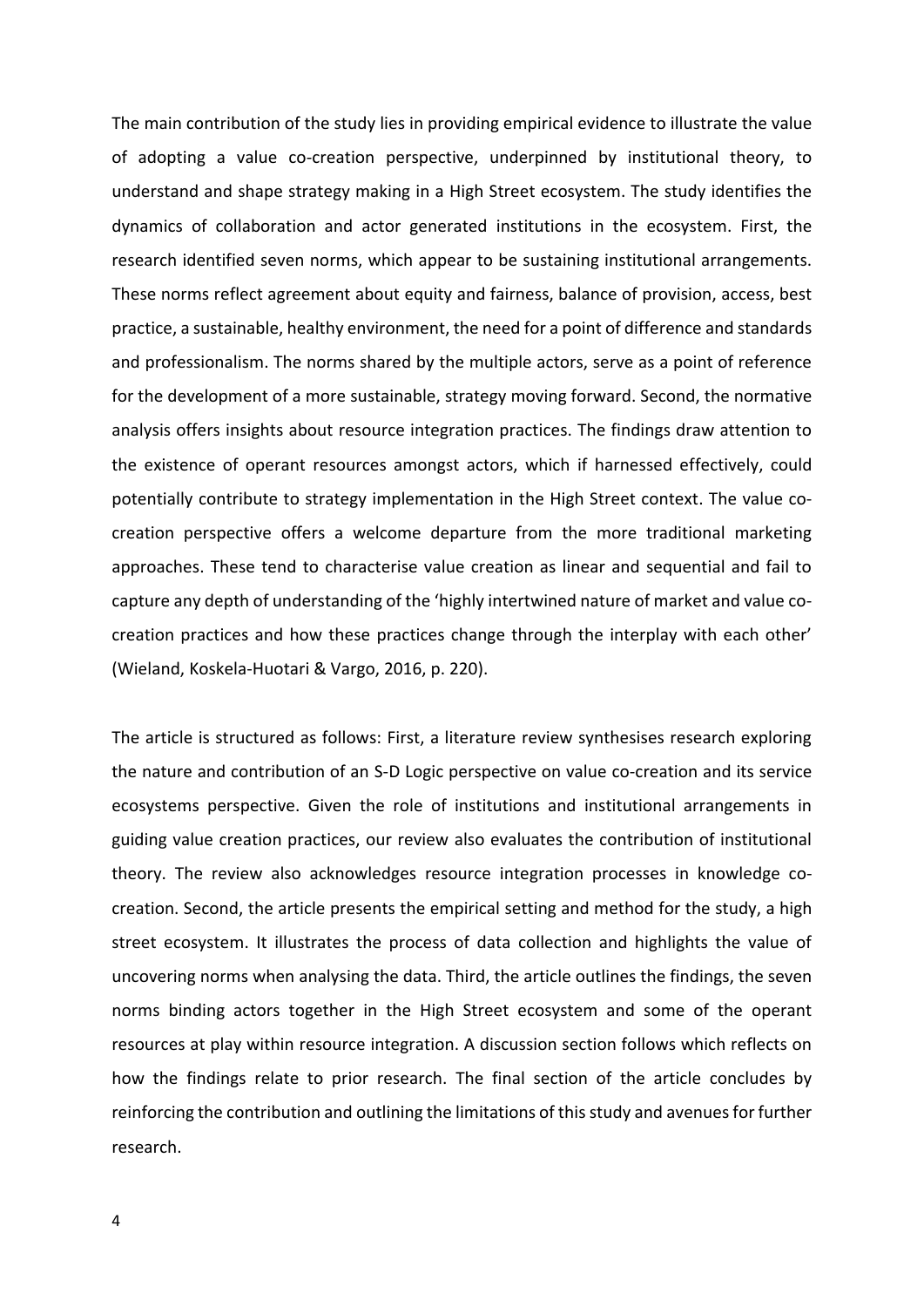#### **Literature**

In their work on service-dominant (S-D) logic and service ecosystems, Vargo & Lusch (2004; 2008; 2011) argue that value is co-created by multiple actors exchanging and integrating resources for the benefit of *both* the actors and the system. This view deviates from 'linear, sequential creation and flow perspectives of value toward the existence of more complex and dynamic exchange systems of actors (i.e. service ecosystems) in which value creation practices are guided by *institutions* (i.e. rules, norms, meanings, symbols, and similar aides to collaboration) and, more generally, *institutional arrangements* (i.e. interdependent sets of institutions)'(Wieland, Koskela-Huotari & Vargo, 2016, p.211). In order to establish the theoretical underpinning for this research our review considers two streams of literature, S-D Logic and its service ecosystems perspective, and institutional theory. This focus requires us to draw on two of the three strands of Gao, et al., (2010, p.380) strategy tripod to develop our understanding of strategy development. The dominant lens here is the *institutional*  perspective, which acknowledges the importance of context and the impact of shared rules, norms and symbols on strategy development. However, given that 'S-D Logic's view on resources builds on and extends resource-based views of exchange and the firm' (Koskela-Huotari & Vargo, 2016, p.66) the *resource-based* paradigm inevitably informs our discussion of resource integration.

# S-D logic and the eco-system perspective

## *Value co-creation*

Throughout the 20<sup>th</sup> century, a preeminent view was that the production process and linear value chain represented the sole means by which value was created. The end of the century saw the emergence of the view that customers create value or rather co-create it (Wikström, 1996; Ramírez, 1999). A value co-creation perspective sees the customer as being a participant in the process of a service (Prahalad & Ramaswamy, 2004; Gronroos, 2006) as it allows the customer to 'co-construct the service experience to suit their context' (Prahalad & Ramaswamy*,* 2004, p. 8). It has been described as both a management initiative and an economic strategy that brings different parties together in order to jointly produce a mutually valued outcome. 'It urges marketing scholars and practitioners to abandon the producer and consumer divide and to see all parties as resource-integrating actors with the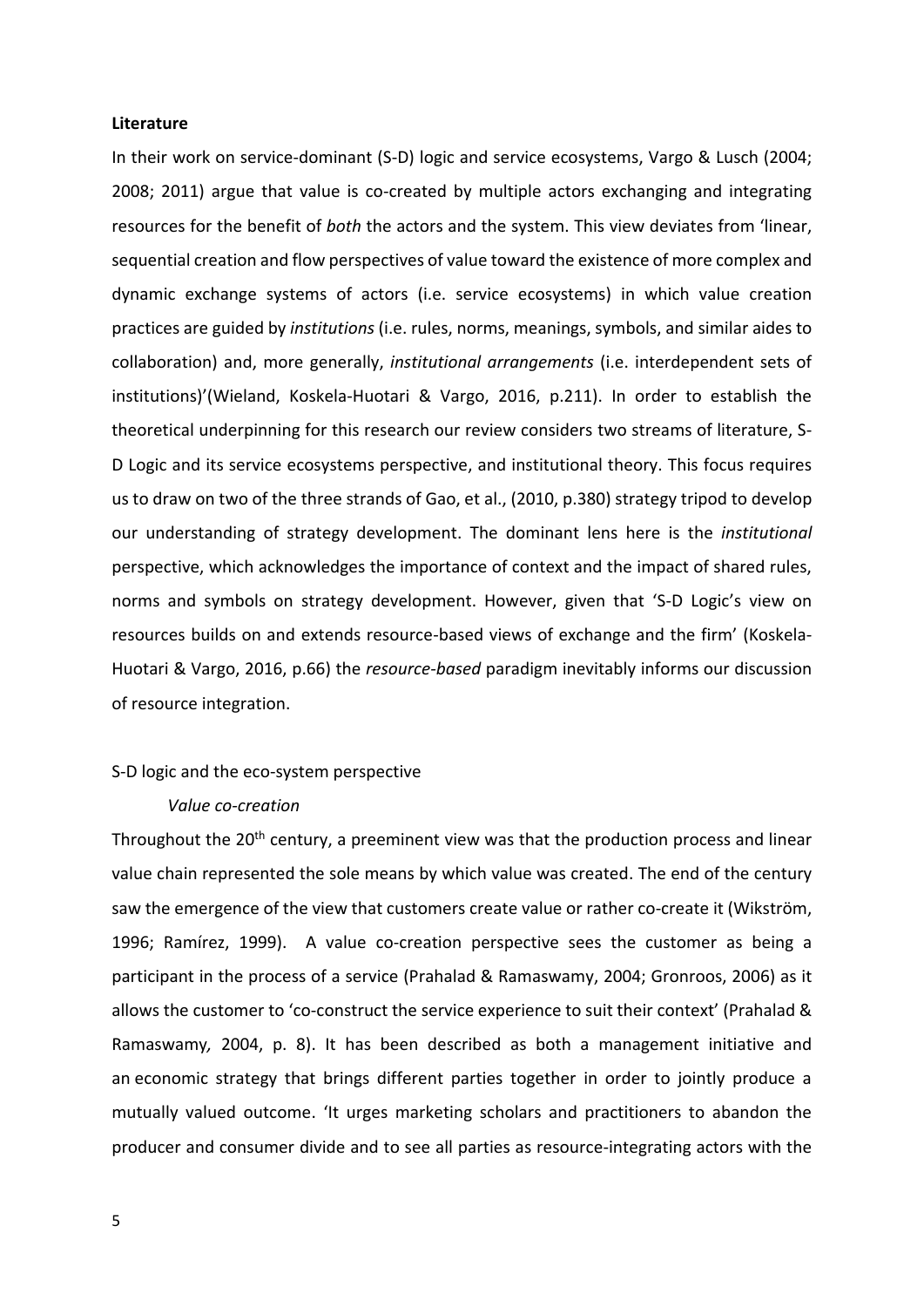common goal of co-creating value for themselves and others' (Wieland, Koskela-Huotari & Vargo 2016, p.212)

Since its inception, the notion of value co- creation has spawned a wide range of research in different settings. The contribution of the perspective has been evaluated in healthcare (McColl-Kennedy et al., 2012), e-commerce (Barrutia, Paredes & Echebarria, 2016), sport (Horbel et al., 2016) and Fan Fests (Kolyperas & Sparks, 2018). The underlying view of value co-creation is that of a process in which both customers and organisations contribute to create meaning (Ind & Coates, 2013).

Within S-D Logic, value creation is viewed as a process that includes activities involving a service provider, such as an organisation, and a service recipient, the customer. Value cocreation is achieved through 'economic and social actors interacting and exchanging across and through networks' (Vargo & Lusch, 2008, p. 5). Value co creation activities are likely to create a superior customer experience and can result in firms securing competitive advantage (Crick, Chaudhry & Crick, 2016).

### *Resources and resource integration*

The co-creation of value is the outcome of resource integration in the service system (Kleinaltenkamp et al., 2012). Central to S-D Logic is the notion of actors engaged in the exchange of *operand* and *operant* resources. Operand resources are generally physical and inanimate in nature, such as raw materials and land; operant resources are human activities, involving the application of skills, knowledge and competencies such as organisational and relational abilities (Hunt, 2004). In their study of individual customer's operant resources in the context of the UK British Library, Baron & Warnaby (2011) offer empirical support for subdividing operant resources into *physical, cultural and social* (Arnould, Price & Malshe, 2006). They describe this stock of operant resources as those over which the individual has 'authoritative' capability and illustrate how this classification provides rich insights into how to manage co-creation (Baron & Warnaby, 2011, p.211). Using this classification, **physical resources** refer to the energy, emotion and strength of the actors. **Social resources** to **f**amily relationships, brand communities, consumer tribes and commercial relationships and **cultural resources** to specialized knowledge/skills, history and imagination.

'Although the primacy of operant resources is a central aspect of S-D Logic, it does not reduce the importance of operand resources (e.g. natural resources). Rather, it emphasizes the integration of skills to develop new knowledge (Lusch, Vargo & Tanniru, 2010) to apply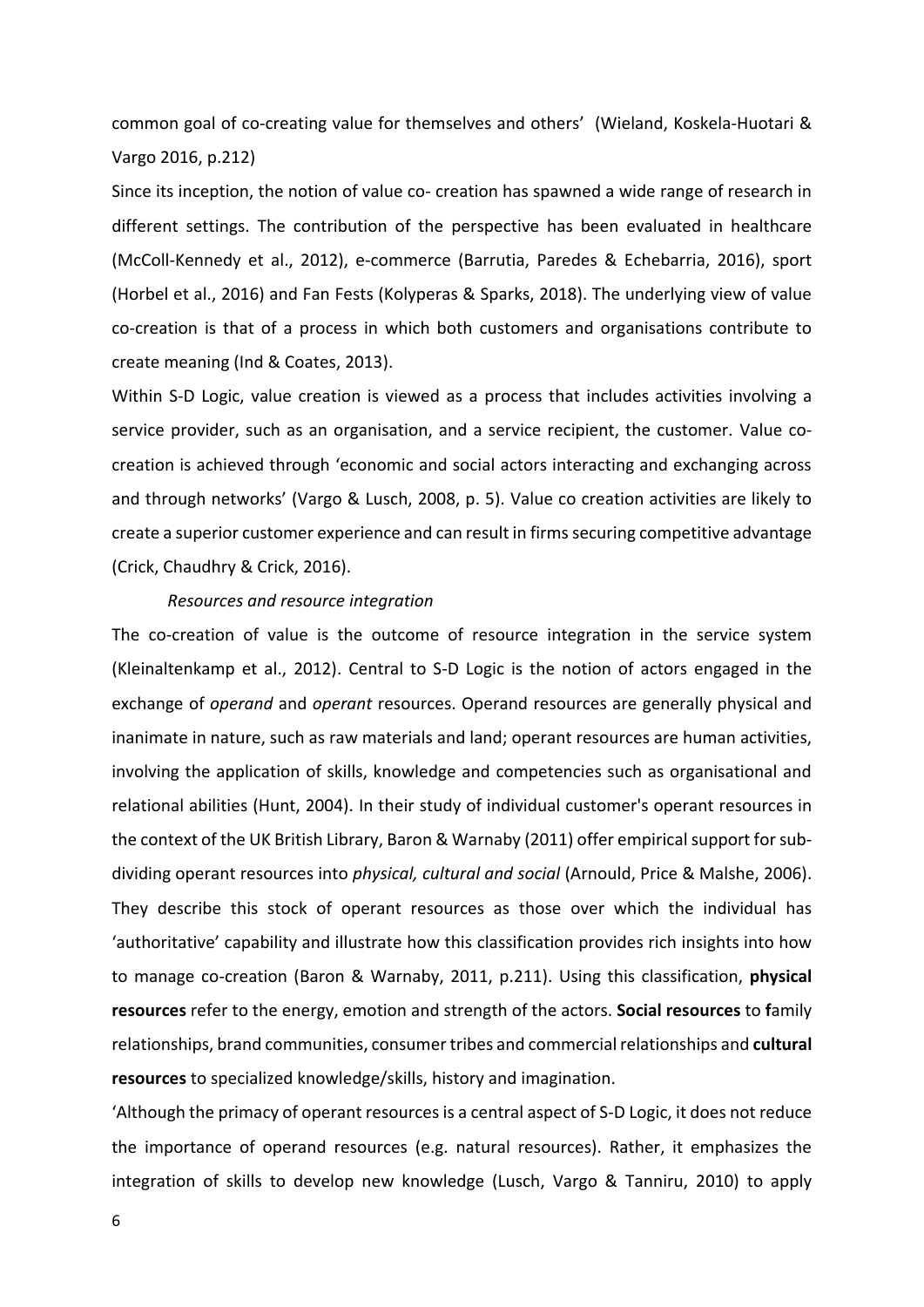operand resources in a more effective, including efficient and sustainable, manner' (Koskela-Huotari & Vargo 2016, p.166)

The focus on resources within S-D Logic aligns itself with the resource-based view (RBV) which argues that firms can derive competitive advantage from resources and/or capabilities (Barney, 1991) which can be tangible or intangible. However, as Koskela-Huotari & Vargo, (2016) point out there is a 'notable difference with S-D Logic and many of the resource-based approaches' (p.166). Namely the emphasis of the former that resource application must benefit other actors. 'In other words, resources are applied and integrated to co-create value – that is, to improve the wellbeing of oneself by improving the wellbeing of others' (p.166).

Insights from the resource-based view also draw a distinction between *threshold capabilities* (Johnson, Whittington & Scholes, 2011) or ordinary capabilities (Teece, 2014) which enable firms and organisations to achieve parity with competitors in a given environment and *dynamic capabilities*, i.e. the ability to integrate and reconfigure capabilities to secure competitive advantage.

Within a High Street context it might be argued that many actors possess the skills and knowledge (operant resources) to improve public realm i.e. plant trees and create cycle pathways. As this has long been an expected part of the work of most high street managers, these resources contribute to *threshold capabilities.* Fewer will have actors with expertise in social media, capable of enhancing the digital profile and performance of the destination. Arguably, the latter contribute to the *dynamic capabilities* of the place and are likely to represent a source of differentiation for a specific town centre.

The notion of 'resourceness' is also fundamental within S-D logic and reinforces the contextual character of resource integration. This draws attention to the fact that resources themselves are not inherently "valuable," but become more or less valuable depending on the context of their integration (Chandler & Vargo, 2011).

### *Service ecosystems*

In their work on S-D Logic, Vargo & Lusch (2017, p.4) argue that value co-creation is coordinated through actor generated institutions, with the *service ecosystem* acting as the unit of analysis. Ramaswarmy & Ozcanb (2018, p.196) have recently developed this idea further to suggest that co -creation is a representation of 'interactional creation of interactive systemenvironments'. In this perspective, value co creation has moved away from a two way process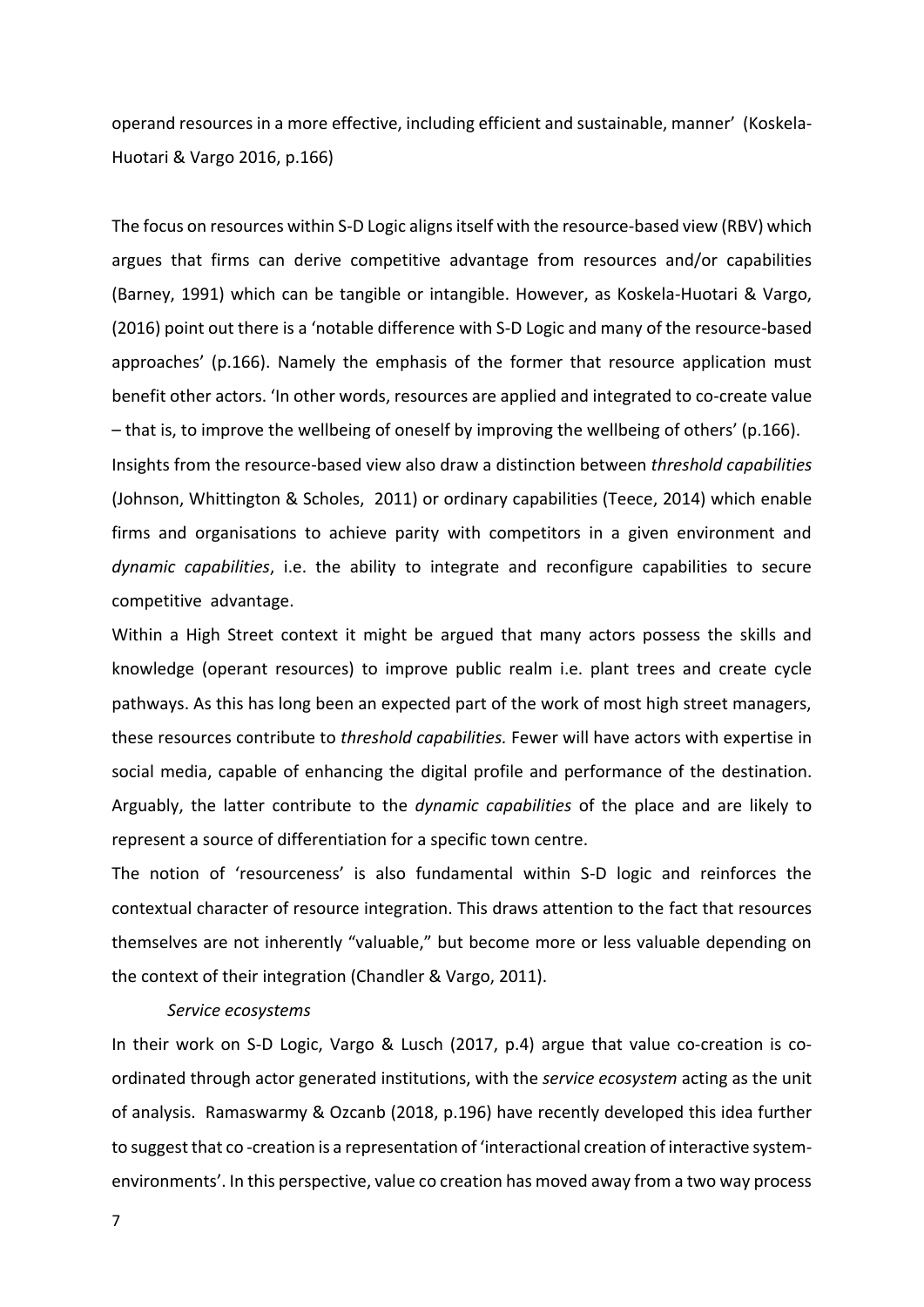to the notion of exchange amongst multiple actors within a service ecosystem (Wieland, Koskela-Huotari & Vargo, 2016). According to Gummesson (2008) the service ecosystems perspective urges balanced centricity and a more generic actor conceptualisation (Lusch & Vargo, 2014).

An ecosystem describes how actors interact, their mutual dependence, their activities and how they change within the system (Frow et al., 2014). It can be viewed as 'relatively selfcontained, self–adjusting system of resource-integrating actors connected by shared institutional arrangements and mutual value creation through service exchange' (Vargo & Lusch, 2016, p.16). It is a perspective, which prioritises understanding the many interactions amongst and between multiple actors - as well as how resources are integrated, and the impact of social forces - at and between three inter-related levels: macro, meso and micro (Akaka & Vargo 2015; Fisk et al., 2016; Witell et al., 2015). The macro level reflects shared networks and institutions; meso level represents firm and customer networks and institutions, and the micro level is the firm and customer interactions (Akaka & Vargo, 2015, p. 213.).

A study of any ecosystem is challenging as they comprise numerous actors, considers social forces and require co-creation and resource integration activities (Akaka & Vargo 2015). An increasing number of service scholars are beginning to adopt a service ecosystem perspective to address marketing issues in complex environments (see Frow et al., 2014; Fisk et al., 2016; Baron et al., 2018). Baron et al., (2018), for example, explored service innovation within the UK food waste ecosystem, using data from the actors 'to clarify the distinctions between institutions and highlight theoretical implications for service innovation' (p. 135). In an entirely different context, Damacena, Schmidt & Gauze (2018) examined the ecosystem of a wedding to understand the social and cultural factors that create the system structure in this setting.

Within a service ecosystem, there lies value, which is offered, and value, which is sought by the different actors in the system (Frow et al., 2014). Although within the system, actors cocreate and share value, not all actors are treated equally. There are key actors, on whom the ecosystem depends. They provide resources without which other actors in the system would not be able to operate. However, the activities of resource integration are carried out by individuals and organizations, who often act according to their own interests, and who are not always in agreement with each other. It has been said that this may result in conflict,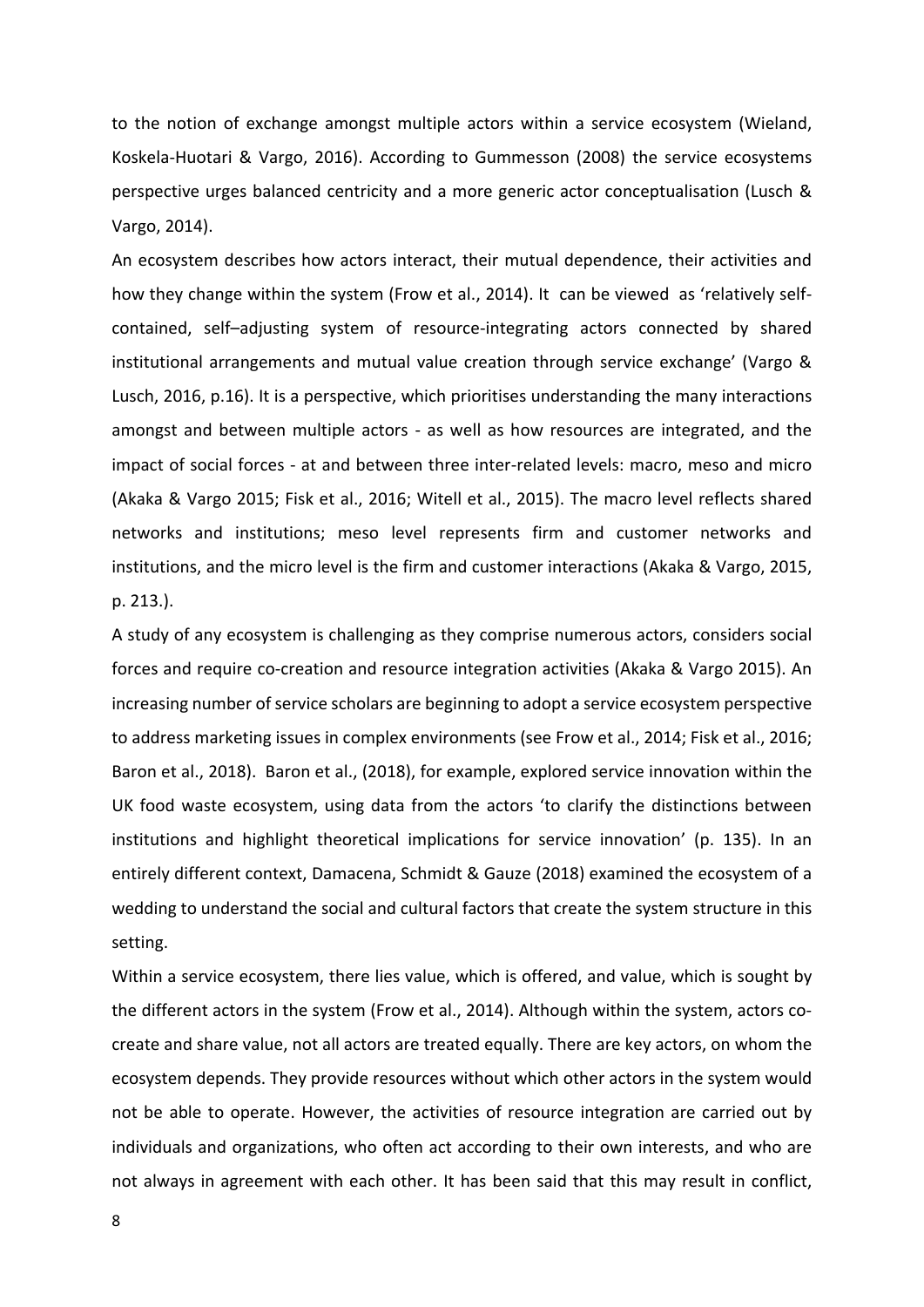placing some actors in a position to negotiate a more favourable value exchange than others (Mars, Bronstein & Lusch, 2012). In their review of the relevance of property rights theory, Haase & Kleinaltenkamp, (2011), argue that collaborative processes need to be regulated or solved by the resource-integrating parties' joint efforts. Strategy development, therefore, needs to consider how best to balance the value co-created from each group so that the overall benefit can be achieved and sustained. Ecosystems typically have large numbers of actors who are continually sharing resources with each other. Because actors often hold differing views, service ecosystems may not survive if actors cannot adapt to changes in the system, or if actors cease to integrate effectively (Frow et al., 2014).

#### Institutions and institutional arrangements

An ecosystem perspective places emphasis on institutions and institutional arrangements i.e. the norms, rules, values, meanings, symbols and practices, which the connected actors share (Scott, 2008). These shared institutions and institutional arrangements, apply the glue for the working of a service ecosystem, and can only be discovered through detailed investigations of day-to-day activities of the actors (Baron et al., 2018). They offer a means of ensuring that ecosystems survive and bind actors together. In this way, value co-creation practices are shaped by enabling and constraining how actors integrate resources, conceptualize markets, and perceive value (Edvardsson et al., 2014; Lusch & Vargo, 2014; Vargo, Wiseland & Akaka, 2015).

Institutional theory itself originates from a range of theoretical foundations, such as sociology (Giddens, 1984), organizational studies (Scott, 2014) and economics (North, 1990; Nelson & Sampat, 2001). According to Giddens (1984), institutions represent the more enduring features of social life as these humanly devised rules, norms, values, and beliefs make social life predictable and meaningful.

According to North's (1990, p.70) perspective, institutions as 'a set of rules governing interpersonal governance.' These rules may be of a regulative, normative, or cognitive nature (Scott, 2008) and are devised by humans. They emerge from practices derived in the resource integration process and prove to be effective in shaping and controlling human behaviour (Edvardsson, et al., 2014). In this context, institutions enable and at the same time constrain resource integration and value creation in service systems. They are configurations of actors,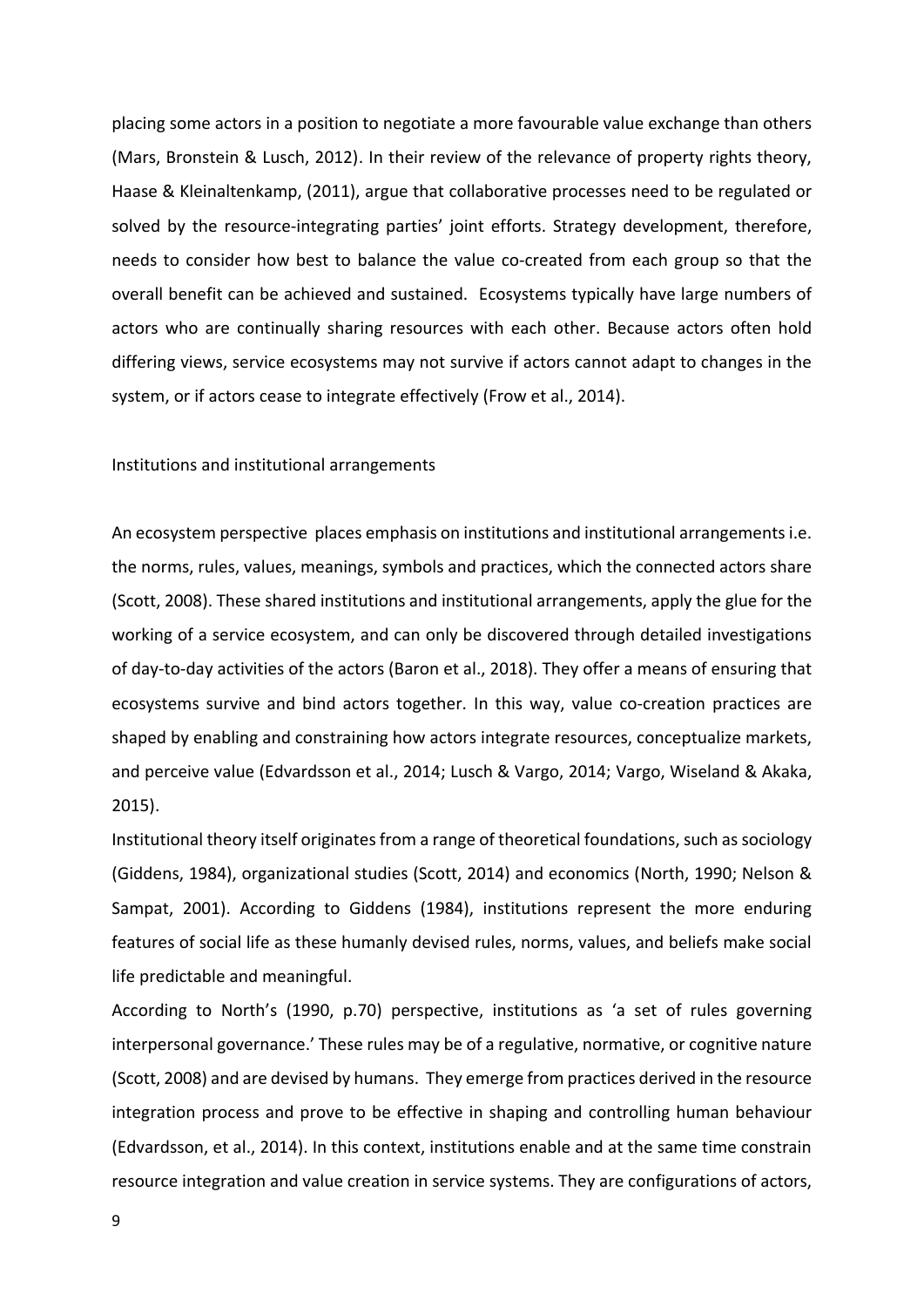resources, and technology designed to enable value co-creation (Spohrer, Maglio, & Bailey, 2007). As service systems are shaped by social values and forces in social systems (Edvardsson et al., 2014), institutional settings and thus institutional logics affect service systems and the involved actors' behavior. 'Institutional logics influence both how value cocreation in service systems comes about and the design and development of value propositions and the supporting service systems in action' (Evardsson et al., 2014, p.302).

In a recent review of institutional change in health care systems Pop et al., (2018 p.595) identified three insights from institutional theory that they felt were critical to our understanding of institutions in service eco-systems. Two positive and one negative. First, institutions provide information and signposts encouraging orderly behaviour with rules and scripts. Second, they can help to manage conflict. Third, they simplify rational thought with the risk that actors act without thinking and sometimes fail to challenge the status quo and innovate.

In a recent paper Wieland, Koskela-Huatari & Vargo (2016), draw on the institutional perspective to consider how actor participation in value co-creation might be extended. They highlight the critical role actors play in institutional 'work' namely maintaining, creating and disrupting institutions (see also Nenonen, Gummerus, & Sklyar, 2018). Wieland, Koskela-Huatari & Vargo (2016) call for more research to understand how actors resolve 'contradictions and inconsistencies in the institutional arrangements that guide the enactment of both market and value co-creation practices and, thus, the ongoing emergence and decline of new problems and solutions' (p.221).

Based on insights from healthcare, Pop et al., (2018) developed a typology of institutions enabling or constraining customer centricity and value co-creation. At the micro level, they point to the importance of culture (the pattern of shared norms, values and beliefs), structure, processes and metrics (p.592).

It is the norms of actors within ecosystems, which we investigate further in this article and in the particular ecosystem of a high street. Norms are critical as part of the 'rules of the game' as well as the resources used by the ecosystem actors, the players' (Pop et al., p.595).

Norms are the behaviours and attitudes shared by most actors in the ecosystem (Vargo, Wiseland & Akaka, 2015) and often referred to as tacitly held beliefs and actions. They establish a pattern of how specific things should/need to be done (Edvardsson et al., 2014). Norms can appear to be illogical but they persist as they are sensed as being right (Baron et

10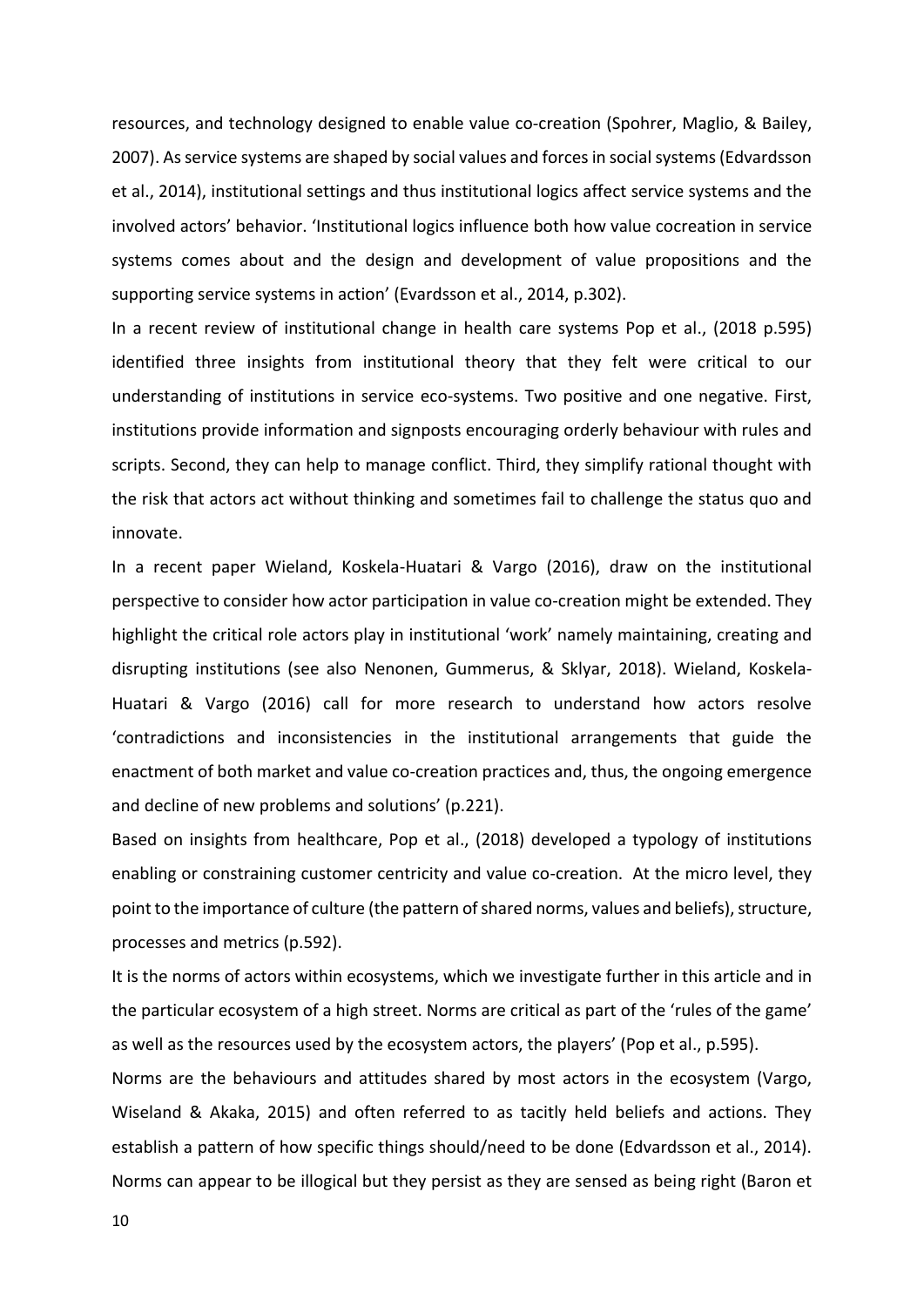al., 2018). Actors' adopt norms based on learning and from experiencing other actors' resource integration. The resultant norm may change an actors' attitude and behavior, which could result in institutional change or at least a need for it if many actors join together with a common set of norms (Edvardsson et al., 2014). Unlike rules, norms are not governed by sanctions (Baron et al., 2018) but can act as a set of learnings, which institutions can provide (Vargo & Lusch, 2016).

Despite continued and growing academic interest in service ecosystems and the institutional norms, which shape the system, more empirical research is needed to gain a better understanding of the roles of actors in seemingly disparate categories and the processes through which these actors arrive at shared conceptions of problems and solutions (Wieland, Koskela-Huotari & Vargo, 2016, p.222).

Using our investigation of shared norms, our research also sheds light on the nature of resource integration within the high street ecosystem. Specifically we reflect on the value and contribution of operant resources to value co-creation in this context. This addresses calls for more empirical work, which explores the dynamic nature of the complex institutional context, in which resource integration and value co-creation takes place (Wieland, Koskela-Huotari & Vargo, 2016). Increasingly, understanding the nature and role of institutions and ecosystems is considered useful to, if not essential for, understanding value co-creation (Vargo & Lusch, 2011).

## **Method**

#### Research setting: the UK High Street

Town centres have always been important. They are places of creativity and enterprise and are places which 'allow us to share resources and services … these long established places are our true eco-towns, resources whose health is critical to our sustainable future' (Scottish Government's External Advisory Group, 2013). In recent years, high streets have come under threat from a myriad of external factors. These include changing demographics, a technological revolution driving online shopping and an increasingly highly competitive landscape. The result has been a dramatic decline in the health of many UK high streets, visible through the increase in vacant space and job losses. Recent figures point to a net loss of 1,700 high street shops in the UK in 2018 and 40,000 jobs predicted to disappear by the end of the year (Centre for Retail Research, 2018). Despite these factors, the town centre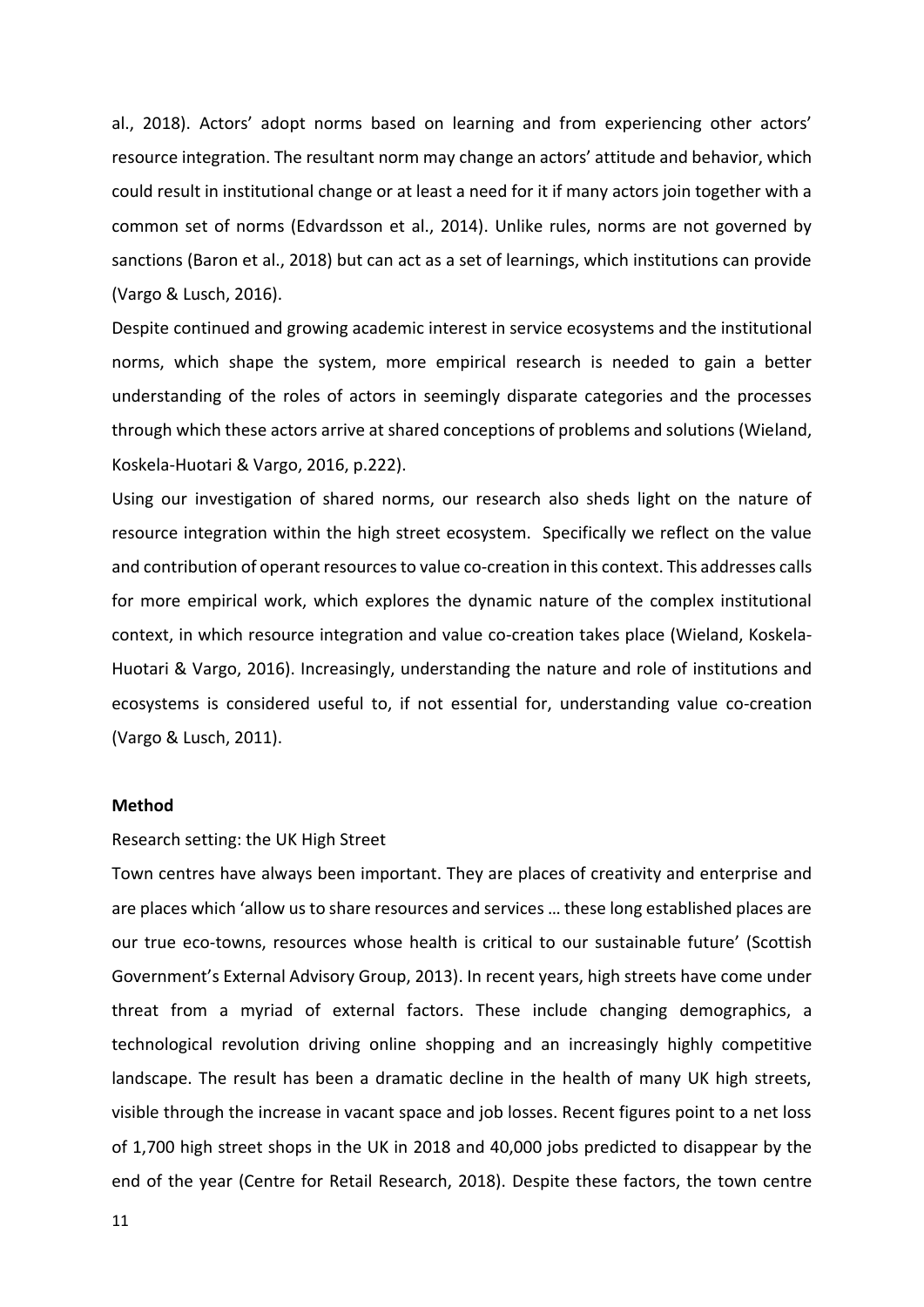remains an under researched context, in need of studies across a range of different consumer and business dimensions (Hart, Stachow & Cadogan, 2013).

One of the widely reported barriers to successful regeneration is the existence of a complex and disparate network of actors involved in Town Centre strategy development (Grimsey 2018). These include Local Authority council leaders, retailers, community groups, citizens themselves, landlords, Business Improvement district leaders and public service organisations. Many have differing (and often conflicting) perspectives on what a successful high street should look like. Landlords for example, are criticised for making decisions, which prioritise return on investments over wider community benefits. Priorities and 'end goals' on economic and social regeneration are often not aligned. For example, an increase in leisure outlets i.e. bars, might have economic benefits, but can also result in increased crime and anti-social behaviour. In addition, town centres are increasingly being encouraged to develop as 'community hubs'. These are places 'where retail is a smaller part of a wider range of uses and activities and where green space, leisure, arts and culture and health and social care services combine with housing to create a space based on social and community interactions' (House of Commons Housing, Communities and Local Government Committee, 2019, p.21). Arguably, this has resulted in an even more complex eco-system with a wider network of disparate actors taking part in strategy development.

More recently, research has highlighted that one of the key characteristics of successful high street regeneration has been the ability of actors within the system to come together and develop a coherent business or marketing strategy. 'There is a need for all towns to develop plans that are business-like and focused on transforming the place into a complete community hub, while developing a unique selling proposition (USP)' (Grimsey, 2018, p.6). Crick, Chaudhry, & Crick, (2016), adopting the 'business model canvas' offered by Osterwalder & Pigneur (2010), suggest this involves identifying target segments and value propositions, developing strategies to manage customer relationships and defining channels to market, identifying specific activities and resources and finally monitoring costs and revenues. This approach resonates with the latest recommendations from the *High streets and town centres in 2030* report*,* which recommend the creation of 'visionary strategies for high streets and town centres, which have the backing of the local community' (p.7). These need to be articulated in local plans, which represent living documents, regularly updated to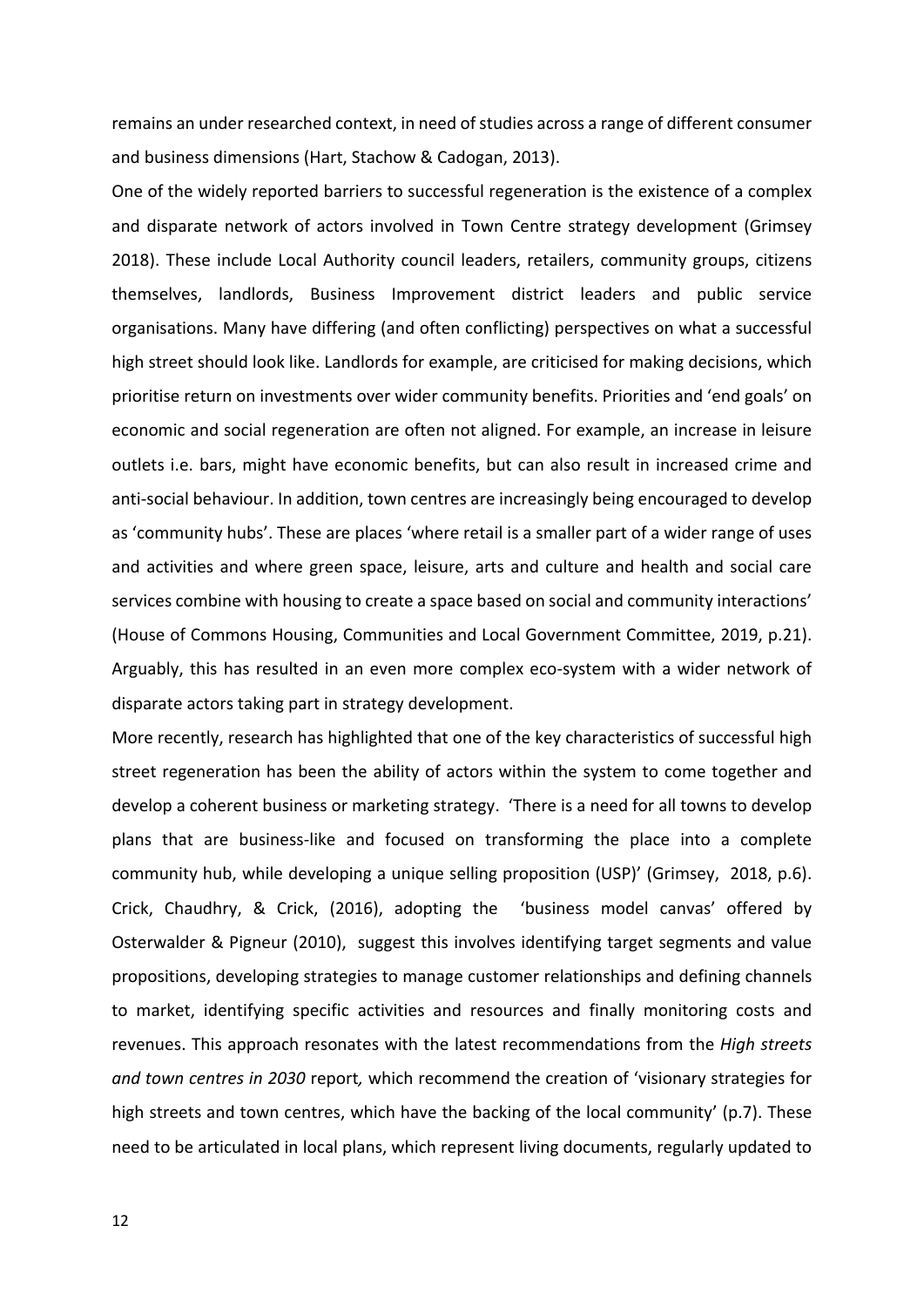capture and reflect changing trends (House of Commons Housing, Communities and Local Government Committee, 2019).

Given the characteristics outlined above, high streets present themselves as a natural ecosystem. They are complex and involve numerous actors, social forces, and co-creation and resource integration activities (Akaka & Vargo, 2015).

Figure one illustrates the complex network of actors involved in the High Street ecosystem involved in our case study.



**Figure 1. Key actors in our Retail High Street Ecosystem**

Successful regeneration is arguably dependent on effective value co-creation amongst actors in the system. To move this forward there needs to be in-depth understanding of the institutions i.e. the norms, rules, meanings, symbols and practices, which the connected actors share. Baron et al., (2018, p.139) recognise that 'the institution constructs are deeply interwoven and difficult to separate' so this study has been designed to explicitly explore the norms of stakeholders in a high street ecosystem town centre.

We have adopted a case study method (Eisenhardt & Graebner, 2007; Yin 2014) incorporating multiple qualitative data sources to identify and illuminate the perspectives of the actors in the high street service eco-system. The study mirrors the approach followed by Baron et al., (2018) in their recent study of the UK foodshare ecosystem in that we wanted to identify the norms i.e the shared attitudes, of the actors within our town centre ecosystem. The use of a case study method allows us to focus on understanding the dynamics within this setting and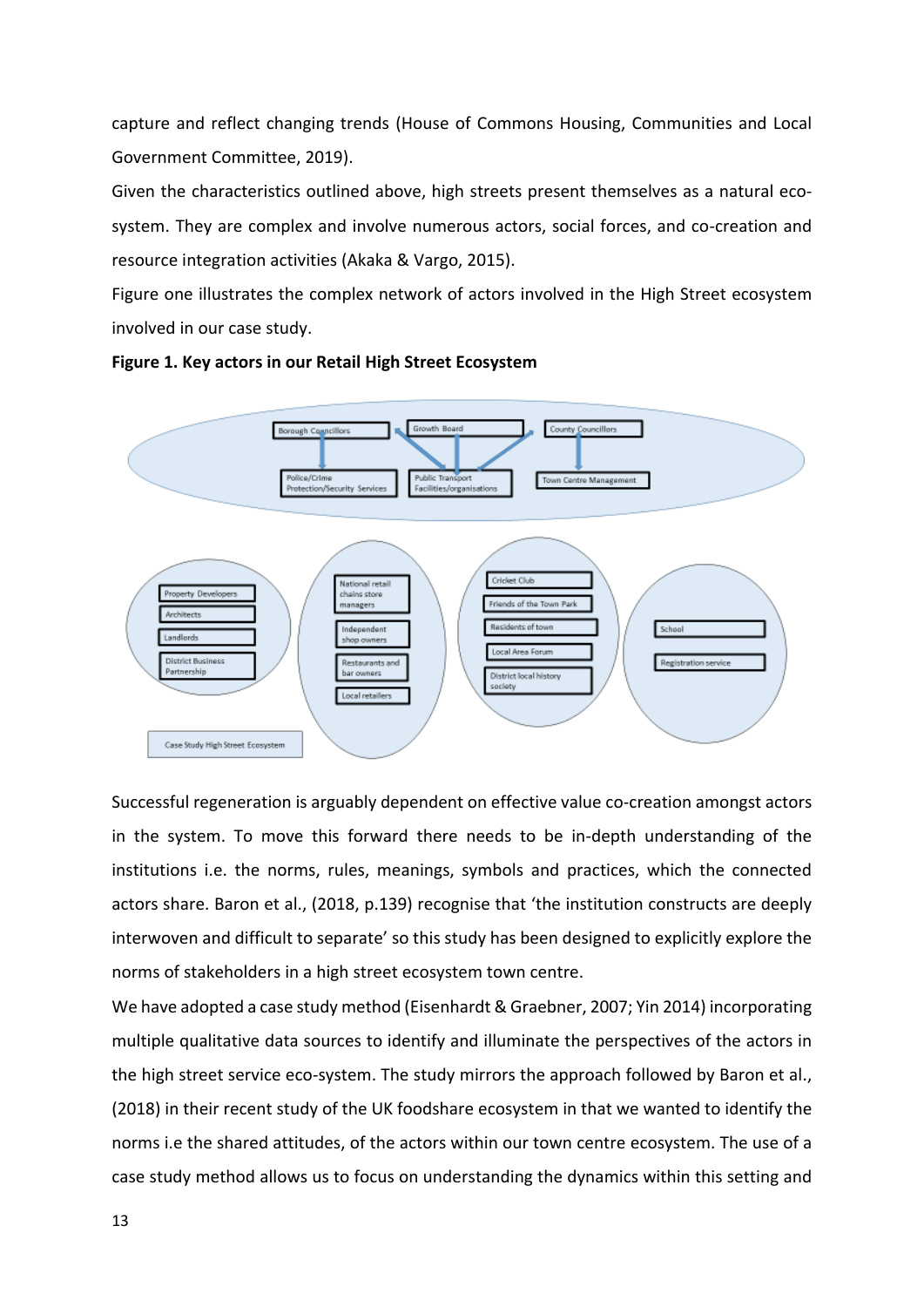combine several data collection methods, which enables the theory to be grounded through triangulation of the evidence (Eisenhardt, 1989). The adoption of a case approach also allowed us to highlight actors' perceptions of actions required to develop strategy in a UK high street context by accessing the views of multiple actors within the ecosystem and comparing voices of consumers, businesses, and public and private service providers The town itself (the case) has approximately 50,000 inhabitants, with an average mean age of 41. The retail mix consists of 47 multiples chains and 65 independents with more bars and restaurants and charity shops than the national average. The town has a low unemployment rate and a relatively affluent population, defined as having median earnings by place of residence 20% ahead of the county average, and 15% above the national average (ONS Annual Population Survey, 2017). The town also has a reputation for a high quality, thriving and diverse retail, leisure and business sector but like so many towns across the UK, has an increasing number of vacant properties.

### *Data collection and analysis*

Data was collected between July 2016 and October 2017, by an independent group of commissioners appointed by the Growth Board of the local council. Actors in the ecosystem took part in an extensive process of consultation designed to elicit their views about the future development of their high street and gather their perceptions of what would be required to develop a meaningful strategy. The actors were selected because of their 'information richness' (Morrow, 2005, p.259). They represent the views of a diverse spectrum of consumer groups, public and private sector officials and representatives from the voluntary sector. All hold different roles within the ecosystem but share a desire to improve the town centre offering and promote its unique selling points.

Table 1 provides details of the actors who participated in the study and the relevant data set. They were identified by the commissioners and the members of the Growth Board as key actors, representing the main interest groups and gatekeepers for the town centre (Morrow, 2005). The data gathered from the consultation process included results of an online and postcard survey amongst residents, generating 369 and 64 responses respectively, and faceto-face interviews with the key actors; the Growth Board, local retailers, property developers, representatives of the police and sporting associations. A range of key community groups took part in a series of structured public discussion forums and younger stakeholders from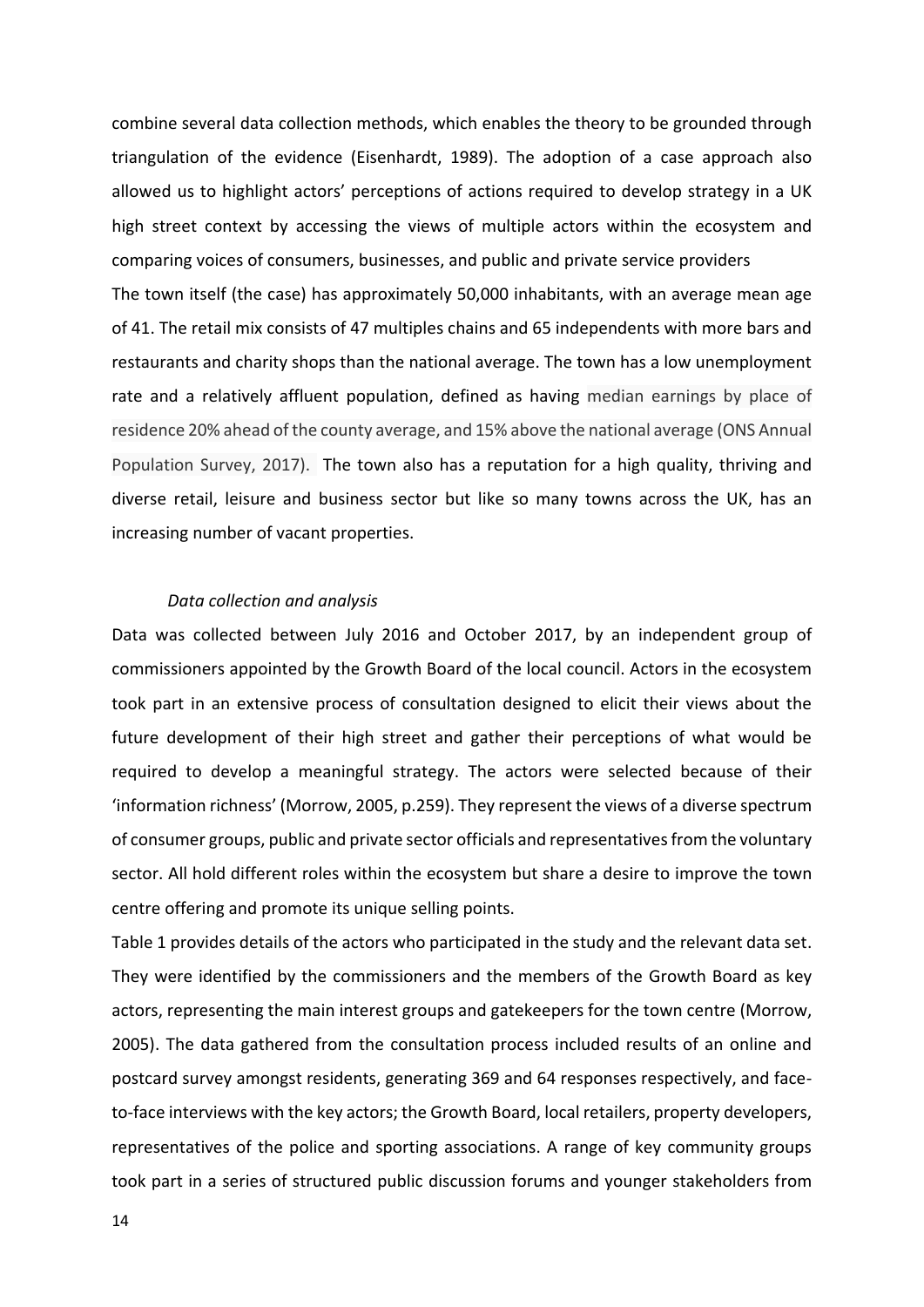local schools expressed their views in a poster competition. The primary data was supplemented with archival data in the form of press releases and e-mails. In line with Baron et al., (2018, p. 145) call for research, we sought 'stories from key actors' in order that they could explain the institutional arrangements, which shape their attitudes and activities.

| <b>Actor</b>                  | Data Set                                                       |
|-------------------------------|----------------------------------------------------------------|
| Growth Board                  | Participant observation in meetings (November 2016, April 2017 |
|                               | and July 2017). Minutes of formal meetings and interviews with |
|                               | members of growth board appointed to help commissioners        |
|                               | with data collection (July 2016-October 2017). Final report    |
|                               | published by growth board (October 2017).                      |
| <b>Borough Councillors</b>    | 3 interviews (March 2017) and minutes of meetings, emails.     |
| <b>County Councillors.</b>    | Minutes of meetings (November 2016, April 2017, July 2017).    |
| <b>District Business</b>      | Key informant interviews (December 2016) and group             |
| Partnership                   | discussion.                                                    |
| Local Area Forum and          | Minutes of Community Group discussions (April 2017 and May     |
| Friends of the Park           | 2017). Follow up email correspondence.                         |
| (community groups)            |                                                                |
| Police                        | 3 key informant interviews (May 2017).                         |
| Cricket Club                  | Key informant interviews (May 2017).                           |
| Local Schools                 | Poster competition and 2 discussion groups (March and June     |
|                               | $2017$ ).                                                      |
| <b>Registration Service</b>   | 1 Key informant interview (May 2018).                          |
| <b>District Local History</b> | 2 key informant interviews (May 2017).                         |
| Society                       |                                                                |
| <b>Property Developers</b>    | Key informant interviews (March 2017).                         |
|                               |                                                                |
| Local Retailers               | 2 key informant interviews (March 2017) and social media       |
|                               | feeds.                                                         |

**Table 1: Actors involved in the study and relevant data set**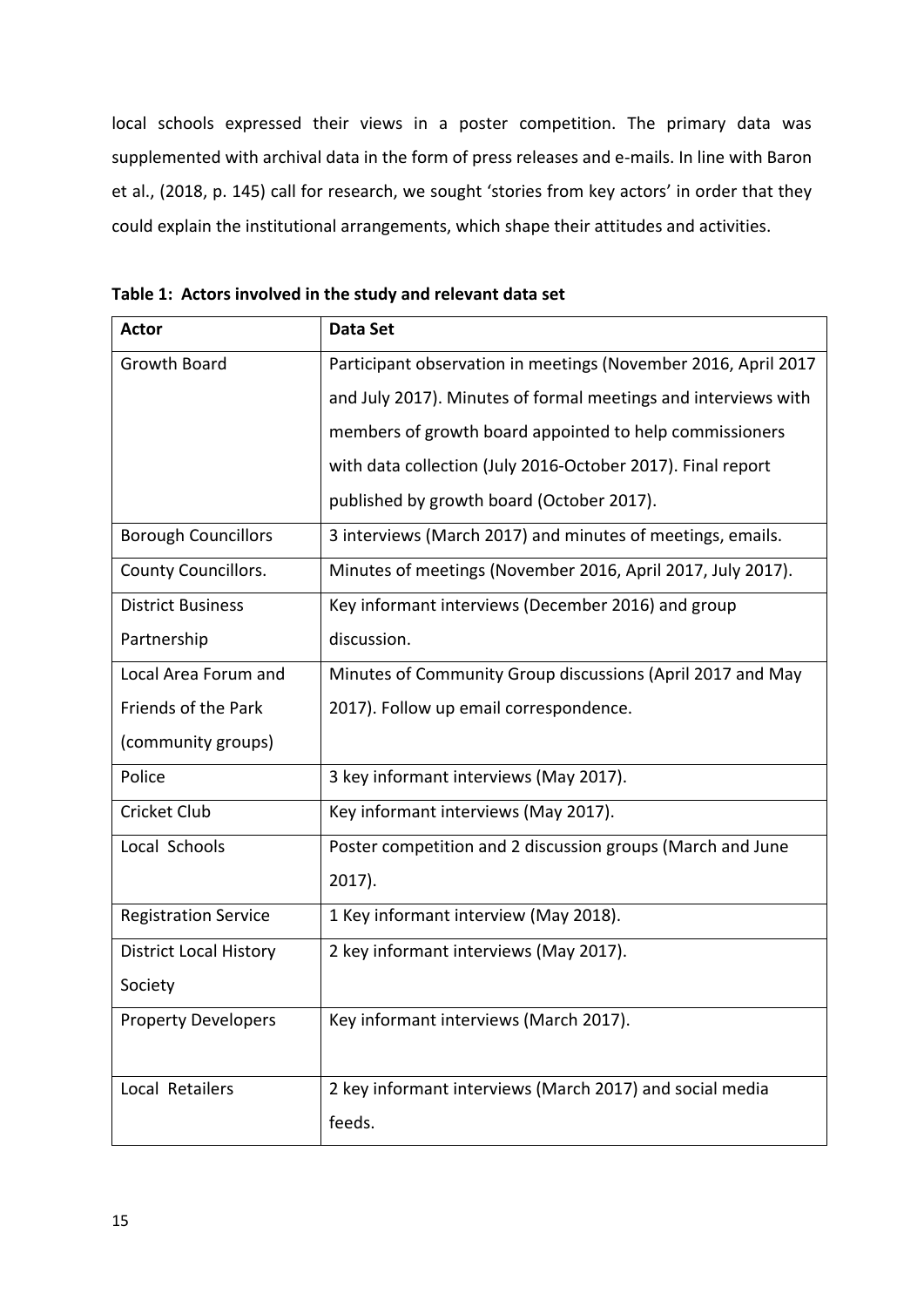| National retail chains   | Social media feeds responding to press coverage of         |
|--------------------------|------------------------------------------------------------|
| and local store managers | commissioners work (December 2016 - October 2017).         |
| Owners of restaurant     | Social media feeds responding to press coverage of         |
| and bars                 | commissioners work (December 2016-October 2017).           |
|                          | 2 Key informant interviews (June 2017).                    |
| <b>Residents of Town</b> | Online and postcard survey (July 2017). Social media feeds |
|                          | responding to press coverage of commissioners work         |
|                          | (December 2016-October 2017).                              |

There are several considerations around collection and analysis of qualitative data. In addition to the requirement to demonstrate the research process and explain how the method used supports the data collected the analysis and the findings, there is a need to both understand and faithfully present the views of participants(Tosey, Lawley & Meese, 2014). In a single case study, rich qualitative data is achieved by constructing a narrative using information from key participants together with other case data sources. The story is related back to theory to 'demonstrate the close connection between empirical evidence and emergent theory' (Eisenhardt and Graebner, 2007, p.29). We achieved this by carefully evaluating the 98 pages of field notes generated from the interviews, discussion forums, qualitative responses to the online resident survey and from additional reading of reports, minutes of meetings and social media feeds, immersing ourselves in the data to elicit information on the 'social situation under examination' (Suddaby, 2006, p.635). Guided by our definition of norms (Baron et al., 2018) we identified the common attitudes expressed within the corpus of data. Once the normative statements expressed by the actors was established, a thematic analysis approach (Braun, and Clarke, 2006) was applied, to identify and label the key norms.

The process of data analysis proposed by Miles and Huberman (1994) and coding techniques as detailed by Saldaña (2016) informed this study. Two researchers initially coded the data independently reading the data sources several times and extracting normative statements. This was followed by in-depth examination of the statements to cluster the data into normative categories. As the number of categories built up, cross-referencing was used to merge similar categories. Emerging themes and interpretations were discussed as part of the process to ensure triangulation of the various strands of data. This process was iterative.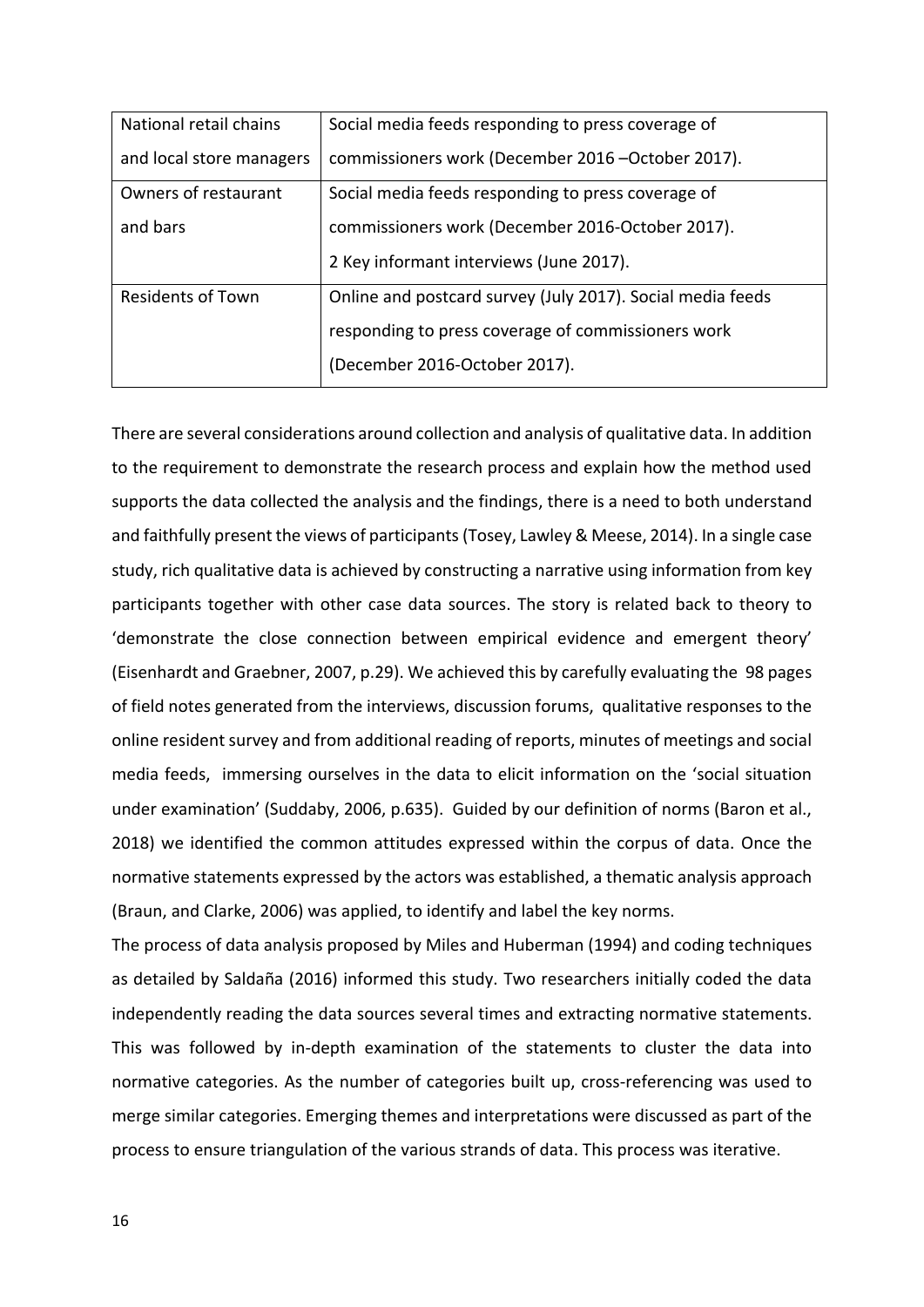## **Findings**

This study adopted an S-D Logic value co-creation perspective to explore collaborative strategy development in a High Street ecosystem. We began by identifying the myriad of actors active within a specific high street ecosystem, a town in the UK. This is captured in Figure 1. Drawing on insights from the actors in the system detailed in Table 1, the process of data analysis revealed the existence of *seven shared norms* framing perceptions of relevant strategy development. Using a value co-creation perspective, these norms form part of the glue that binds actors together. The seven normative categories are outlined below with illustrative statements from the data. Further extracts are detailed in Table 2.

# *Norm 1* : *Equity/fairness (we should always try to create a level playing field for all businesses and citizens in our ecosystem)*

Actors felt that it was important to ensure that members of the ecosystem should be treated fairly. There was a particular concern for fair treatment of different businesses irrespective of size, i.e. independents and multiple retailers and origin i.e. local retailers and national chains. This norm was vocalised particularly strongly by residents, as exemplified by this post on social media:

*'We need to support our local independents and to give them incentives and encouragement to come here. The big chains are taking over x and pricing out the independents'* (resident view expressed on social media).

The notion of equity and fairness was also expressed in terms of facilities, access and retail provision. Actors were concerned about equality for those with disabilities and visitors of all ages and at different stages of their lifecycle.

*'We need improved access for pushchairs and wheelchairs into shops and restaurants. Lots of mums and babies want to go for coffees or lunches in x but don't feel welcomed if they bring a pram into most venues '* (community group discussion)

*Norm 2: Balance of provision (we should make sure we have a mix of provision in our ecosystem)*

This theme reflected a concern for getting an appropriate balance of provision. In particular, the concern to get a good mix of commercial and community based facilities as well as balance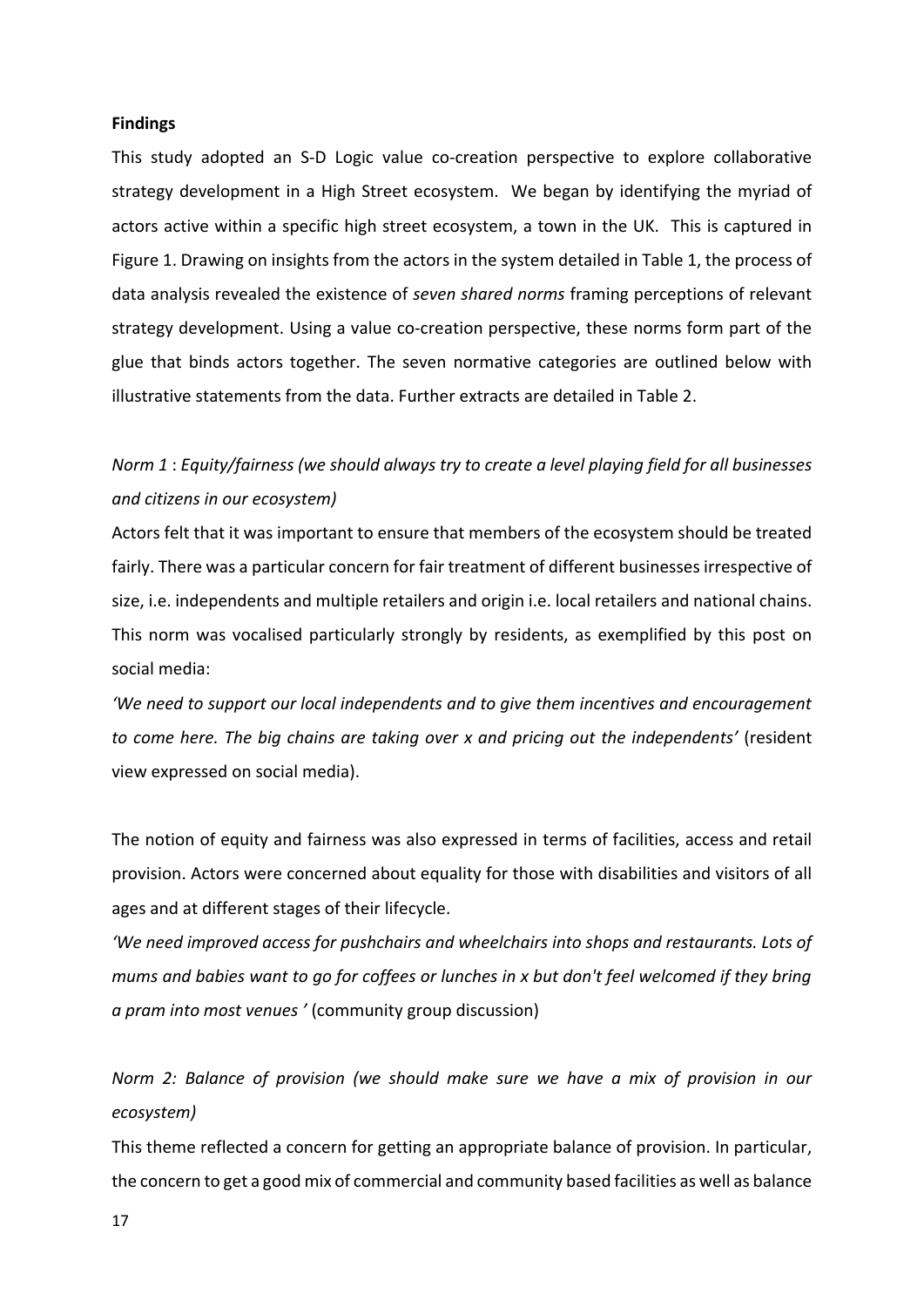within the retail mix of types of business and services on offer. The mix should reflect the interests of a diverse population. Again, there were strong resident held *norms* on this.

*'There is little cultural on offer. We need an arts centre possibly showing films on occasion, travelling exhibitions, events for children, local handicrafts and so on. There is a small theatre but it is far from the town centre. We have reached saturation point for restaurants and bars. Weekend evenings in the town centre have become as awful as in the city centre with people coming long distances to go from bar to bar. It should offer something for all ages'* (resident survey).

Cultural diversity was also recognised as a priority for a thriving community:

'*We should develop a cosmopolitan identity with a wide range of sustainable businesses and services that reflect residents' needs and values. That includes meeting the needs of not just the typical middle class middle aged white British families and working to include the youth, older adults, culturally diverse population, and those less advantaged. To include rather than isolate'* (resident survey).

# *Norm 3: Access (we should make sure that everyone can access our ecosystem)*

This featured strongly in the responses. Here actors were concerned that all decisions and actions should help to ensure that everyone could access the high street. Concerns related to two dimension of access. First, accessibility to the town centre itself i.e. provision of transport and second, access once in the centre.

*'There should be better bus connections (higher frequency in the day and evening) with further out areas e.g x, x and x to encourage 'locals' to come in more, especially in the evening for drinks/dinner. As people in these areas need to take a taxi in to x, the temptation can often be to just head to the city centre instead'* (stakeholder interview).

Resident comments focused on the access once in the town centre.

*'Parking is a nightmare for those people wishing to just 'pop' in to shops and banks which I'm sure must be the majority of folk visiting it. The best way to make it more accessible would be to remove/restrict/ban the cars that bring the people in*...!' (resident survey)

*Norm 4: Best practice (the development of our ecosystem should be informed by best practice elsewhere)*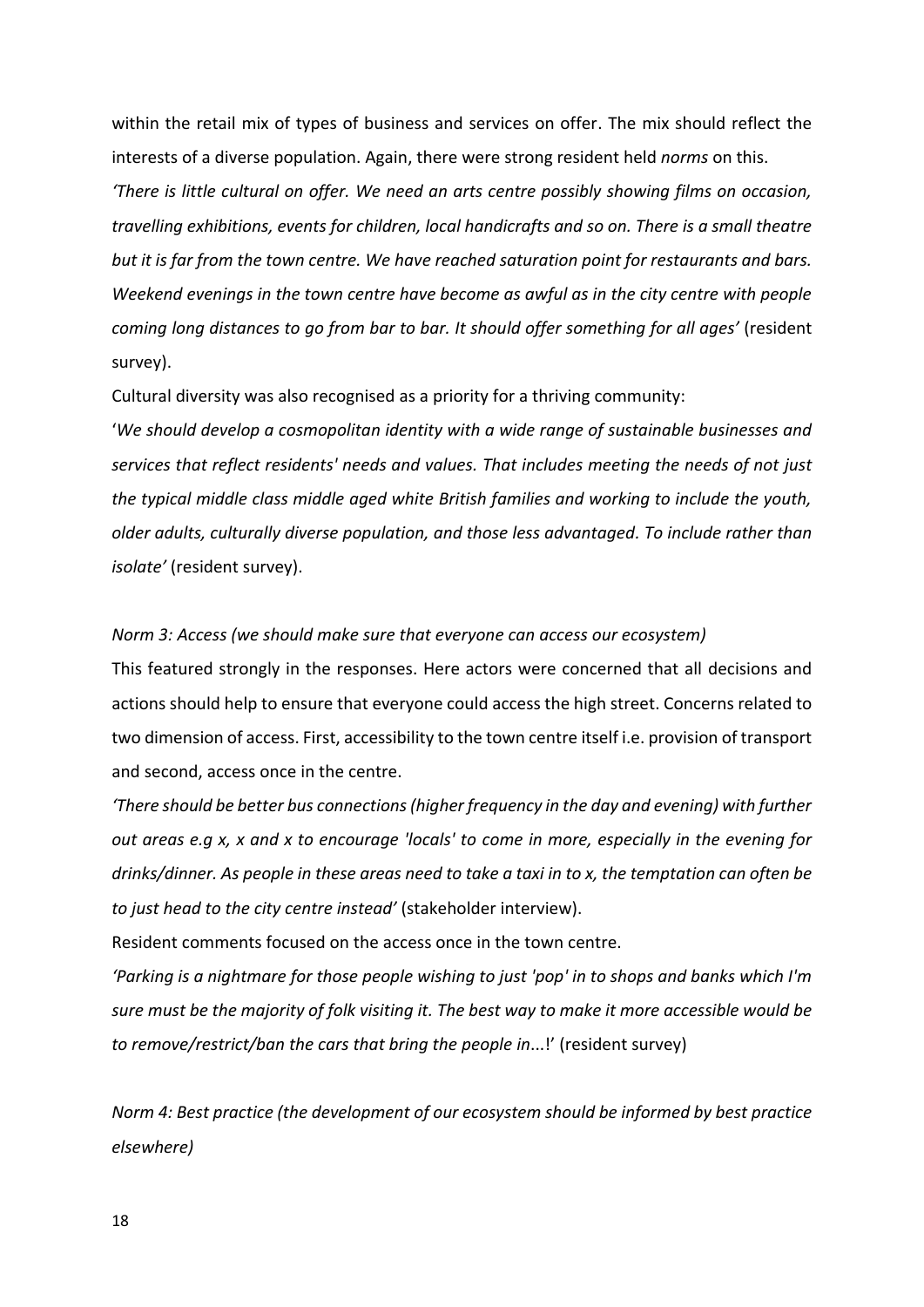Actors felt that a key way to improve their own ecosystem would be to learn from the experience of others for example:

'*Councillors should visit areas like x and x to see how they have more independent shops and restaurants which are more attractive for locals and visitors'* (resident survey)

Within this norm was nested the expressed need that a coherent plan should be developed which built on good practice seen elsewhere:

'We need an overarching strategy that works everything together instead of piecemeal – x is *a great example of a place to match with'* (stakeholder interview).

# *Norm 5: A sustainable, healthy environment (we should work to ensure that our environment is sustainable and healthy)*

Again this norm underpinned many reflections on the future development of the High street. Actors shared the view that everything should be done to preserve and develop the green space and parkland in the ecosystem:

'*We need to create a pleasant safer vibrant place to be so the locals will use it more and by maintaining it as such a place, then local people will use it more, why wouldn`t they?'* (resident survey) and

*'Greening the environment...more entertainment arts and creativity. We need less machinery and more of a natural village feel putting planet, people and local goods and services before landlords and big business* (resident survey).

Further comments were around use of green spaces:

*'We need to make more of the green spaces - think about the possibility of open air cinema in the park - outdoor art exhibitions (many local art appreciation groups/people), create a walking map of the central area to take in the history, consider 'architectural greenery, think about something that captures the different seasons of the year - blossom - summer - Autumn in the same way the Xmas lights attract for winter'* (stakeholder interview)

*Norm 6: Point of Difference (we should take actions that reinforce the distinctive nature of our ecosystem*)

Here the norm reflects a concern for making sure the place retains a distinctive identity. Although this is generally a 'marketing' subject, respondents demonstrate considerable expertise in the way they expressed this concern: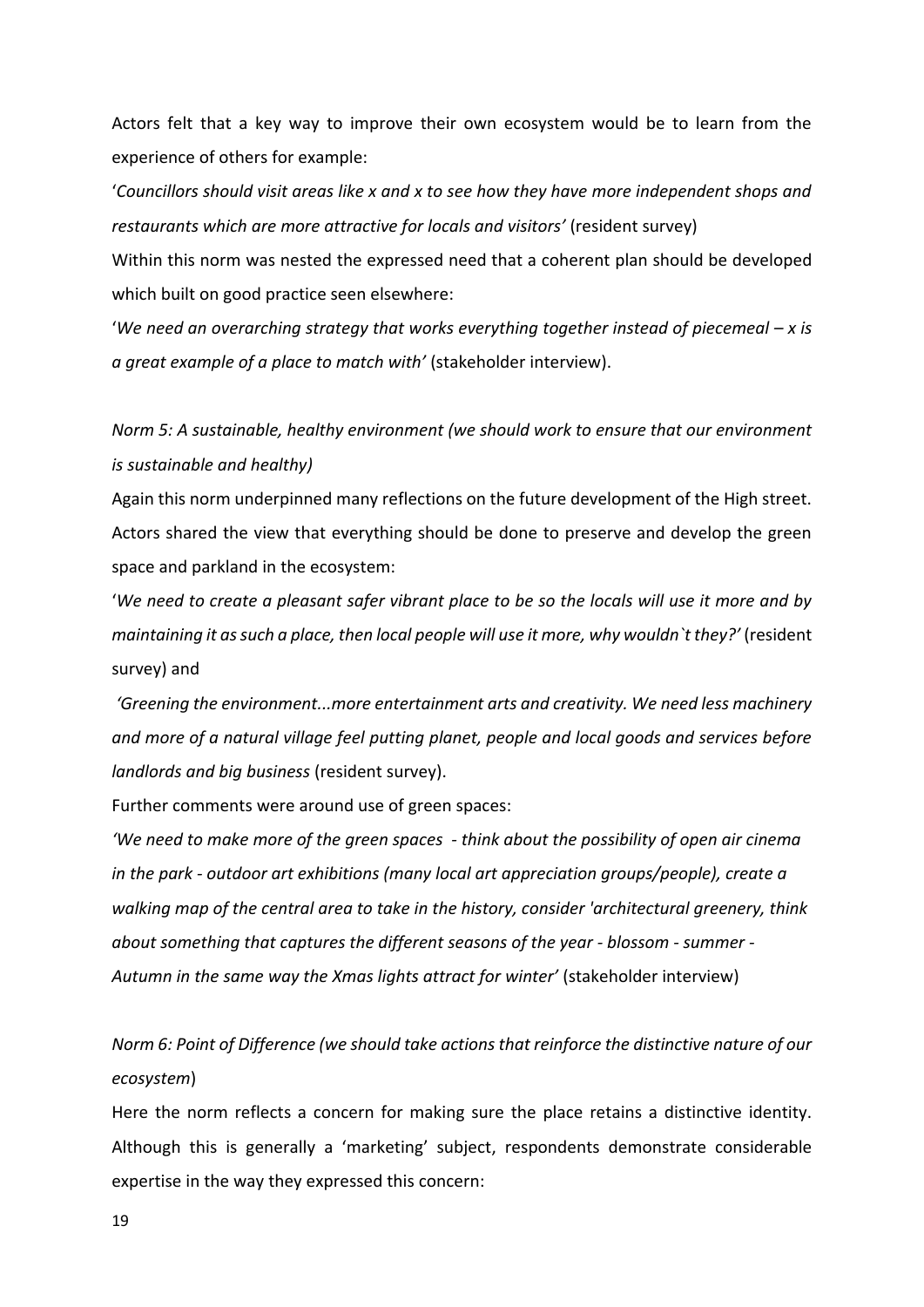'*We need to create a brand'* (resident survey) and 'W*e need a clear direction and strategy – it would be good to have a real draw that makes it stand out from the crowd. For example (many other possibilities are also available!) - it could aim to become a real destination for excellent food. Whilst there are a number of fairly good cafes and restaurants, there is nothing that would be classed as exceptional e.g. a Michelin starred restaurant or similar. Another option would be for music and events etc...*' (resident survey).

*Norm 7: Standards/professionalism (we should make sure all businesses in our ecosystem operate to certain standards)* 

The data revealed a shared view about the level of professionalism that should be applied by traders operating within the town. Although the specific detail might not be fully expressed in formal documentation, it was clear that many had an idea about what would be acceptable for the town. This referred to the presentation of buildings, shop fronts and window displays and levels of acceptable litter and crime in the ecosystem. For example one stakeholder perceived that :

'*The calibre of shops needs lifting to x and x level to fit with visitors preferences'* (stakeholder interview).

A consultancy group, who had been recruited to aid the strategy development commented that

*'When benchmarking the exterior we look at the presentation of the premises, excluding the window display. The glass, frames facia, door pilasters and brick work are considered' clear rules on what is and is not acceptable, in the interest of the customer experience, needs to be communicated. Negatives considered to be 'excessive signage & pavement signs' and reference to 'less desirable exteriors' retailers which were 'messy and drab'* (consultancy report on retail provision).

The normative analysis also revealed evidence of operant resources at play in the high street ecosystem. Drawing on the classification suggested first by Arnould, Price & Malshe, (2006) and subsequently by Baron & Warnaby (2011) we found evidence of *physical, cultural and social* resources possessed by actors which, if harnessed effectively, have the potential to shape strategy implementation. These operant resources were identifiable within our normative themes. Two examples are discussed below to illustrate.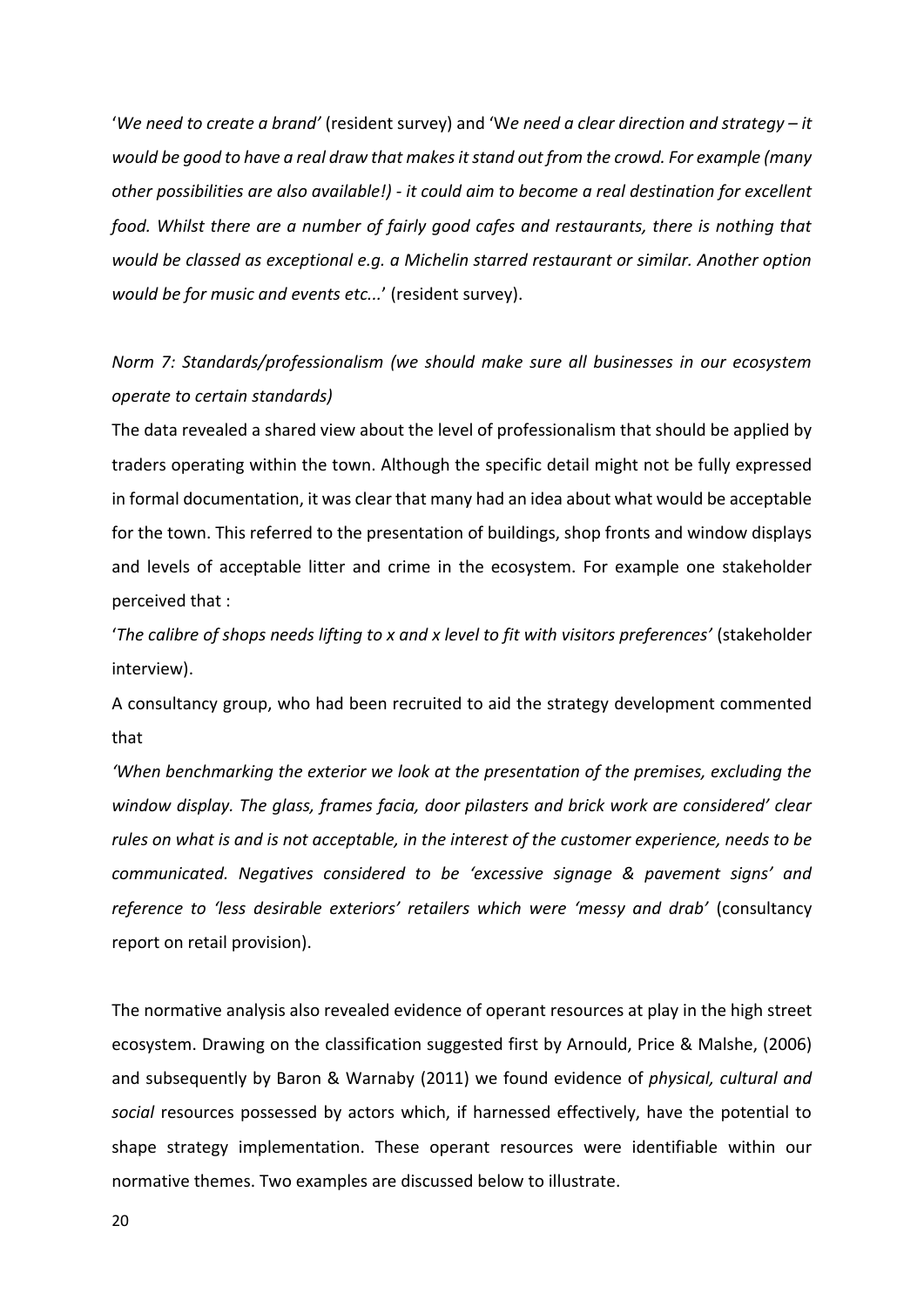Aligned to our *equity and fairness* norm, one respondent demonstrated *cultural operant resources* i.e. specialist knowledge of a scheme which had worked well in the past, to let local businesses use vacant properties for a trial period of a month.

*'I wanted to add my knowledge of an initiative which was held at the premises, which are now occupied by x' restaurant. These premises were formerly a shoe and ladies fashion shop. When the shop closed there was a period of vacancy, and a local woman, a green campaigner and community promoter was able to acquire these premises for a month in November'* (member of local area forum).

Another respondent, aligned to our *best practice norm* offered specific advice about who to contact for best practice insights from within his own personal network of relationships i.e. social operant resources.

*'I could put you in touch with the owner of x. He's a member of my gym. It would be worth talking to him to see what business decisions they are taking to balance the relationship between x and the City? (*Interview)*.*

Many respondents illustrated that they had detailed knowledge of best practice taking place in high streets across the UK. It is also clear that many have innovative ideas about how the ecosystem might be developed. This is particularly evident from the comments associated with norm six above. Many actors demonstrated a relatively sophisticated 'marketing' vocabulary when discussing issues of positioning and branding. These are all operant resources, which exist within the eco-system, which could be effectively targeted and mobilised when developing future strategy.

# INSERT TABLE 2

## **Discussion and implications**

The importance of institutional theory in framing the S-D Logic perspective on value cocreation has already been widely recognised. Recent work has explored implications for innovation (Koskela-Huotari et al., 2016), dynamic capabilities (Nenonen, Gummerus & Sklyar, 2018) actor participation (Wieland, Koskela-Huotari & Vargo 2016) and resourceness (Koskela-Huotari & Vargo, 2016).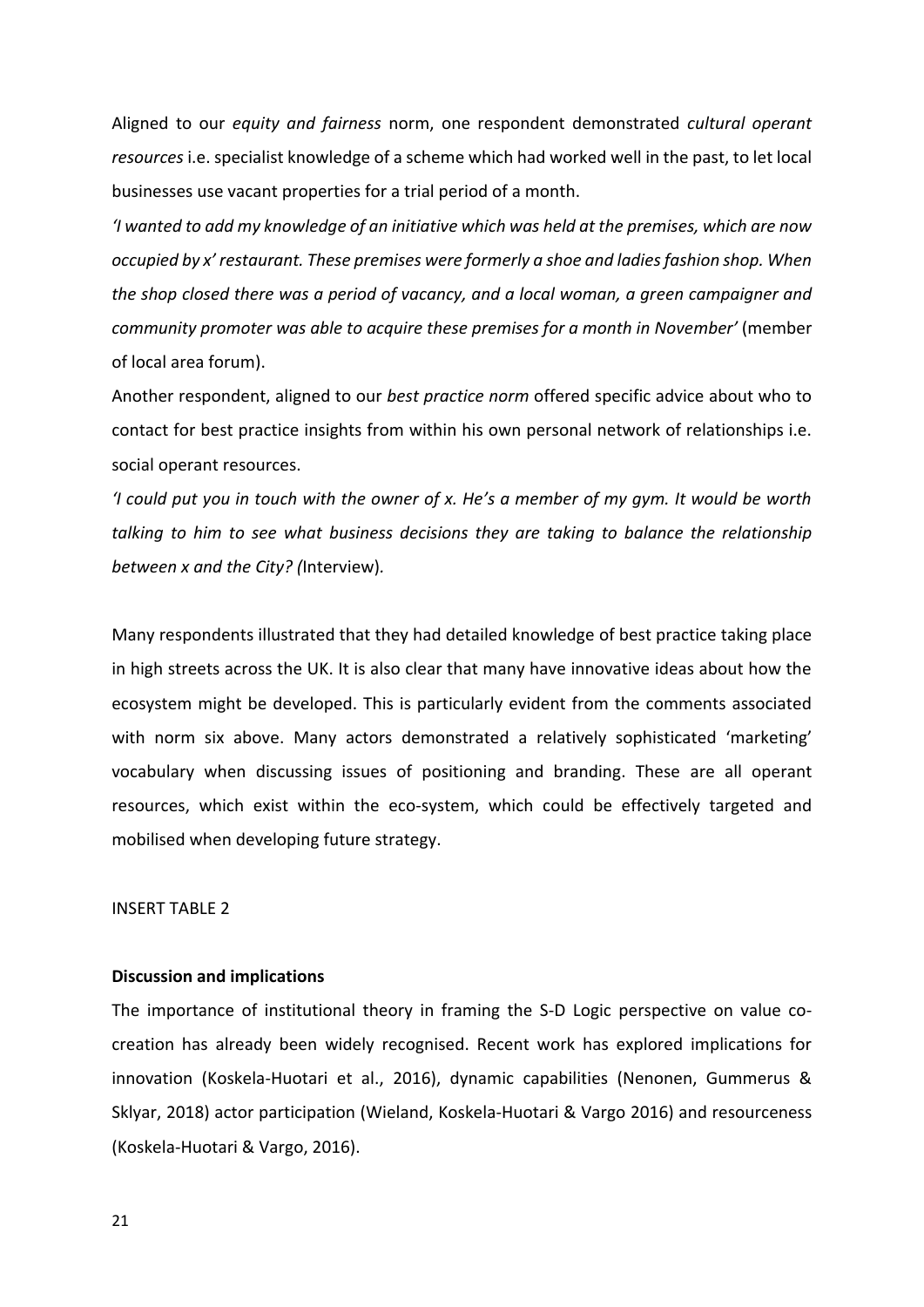It is only recently that researchers working within the S-D logic value co-creation perspective, have started to unravel and explore different types and level of institutional influence. (Pop et al., 2018. Baron et al., (2018), looking at actors within the food share ecosystem recognise that 'the institutional constructs, norms, rules, meanings symbols and practices' are deeply interwoven and call for more empirical studies which try to unravel this complexity. For any detailed understanding, there is a need to clarify the distinctions between norms, rules, meanings, symbols, and practices (Baron et al., 2018, p.139). This is the major contribution of this study. Using insights from the myriad of actors participating in the enactment of value co-creation practices in the high street Service ecosystem, we have focused in on *norms* at play. We have identified seven normative categories, which appear to be sustaining institutional arrangements. These norms reflect agreement about equity and fairness, balance of provision, access, best practice, a sustainable, healthy environment, the need for a point of difference and standards and professionalism. These norms appear to be 'binding' disparate groups together and offer the potential to contribute to more sustainable strategy development. In this sense, our work provides much needed empirical support for the value of an institutional perspective underpinning value co-creation.

In a high street context, pressure is on actors to develop a 'community hub' solution incorporating a much wider range of community services and businesses. It is argued that retail can no longer be seen as the foundation of high street provision. Success requires bringing back housing, reimagining libraries as knowledge centres and connecting to heritage features within towns. The future sustainability of this particular ecosystem will depend on close co-operation and understanding between a much more diverse set of 'actors' than ever before. Having a detailed understanding of cultural differences (including norms) between these groups has never been more important for successful value co-creation. In addition, we believe that we have strengthened the connection between the institutional perspective and S-D Logic with our insights about the value of operant resources at play within the value cocreation process. Although the importance of *operant resources* have been well argued in the literature, we have illustrated the existence of specific types of operant resources, which align with our normative themes. Our view is that these stocks of resources could be mobilised to develop and implement a more sustainable strategy. This focus on the contribution of operant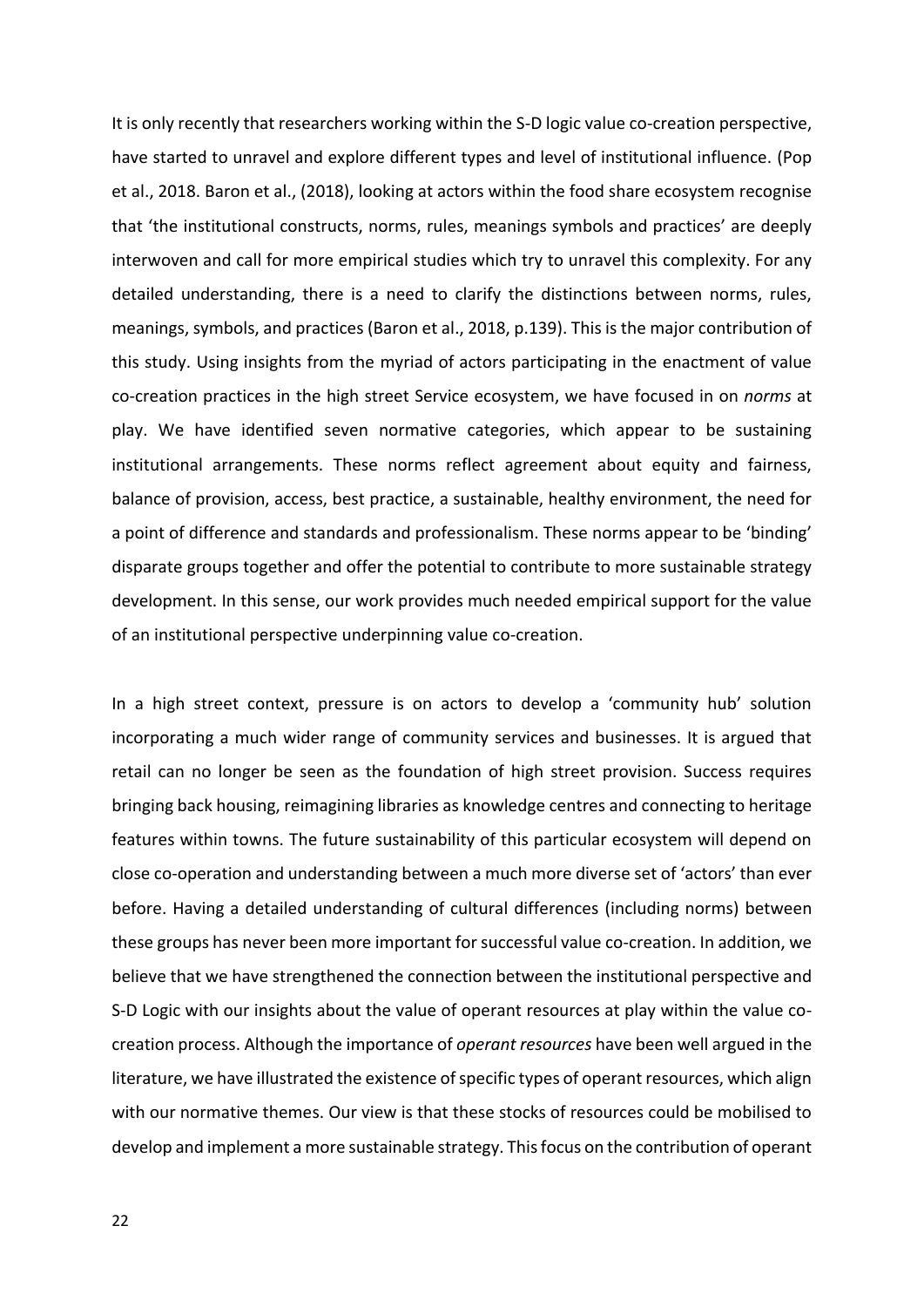resources builds on more recent contributions in the field and represents a continuation of service-dominant logic's actor-to-actor perspective (Nenonen, Gummerus & Sklyar, 2018).

According to Ng, Maull & Smith (2011) one of the major 'customer centric' implications of the service ecosystem perspective is that it forces firms to recognise that because customers (actors) contribute available resources to the ecosystem, their competence should be recognised and understood. They argue that it is the role of the firm is to find ways to employ their competence in the service ecosystem. The same argument can be applied here. It is incumbent on the leaders of high street strategy development to find mechanisms to encourage and support actors to contribute their stock of operant resources to the cause.

# *Implications for Place Management*

The crisis now facing the High Street means there is pressure on all actors to engage in more systematic strategic planning which brings together different groups with a range of skills sets. (Canhoto, et al., 2017) As evidenced in our research, there are valuable resources of actors with a range of skills within the eco-system, who are both willing and able to shape and action strategy. Town Centre managers must find ways of harnessing this resource. This may necessitate specific incentives to galvanise different parties. The voice of the consumer also needs to be elevated and incorporated into strategy making. Consumers make comparisons of other town centres as evidenced in both our research and other studies (Hart, Stachow & Cadogan, 2013) and Town Centre management needs to be aware of which success factors are key to becoming a town centre of choice and addressing local issues such as access, parking and the retail mix. Involvement with representative groups as evidenced in this study will be intrinsic to successful future planning. The consultation process needs to be ongoing, open and transparent.

# **Conclusion**

The aim of this research was to evaluate the role and contribution of a value co-creation perspective in exploring strategy making in the complex retail high street ecosystem. It draws on the evolving Service-Dominant Logic and its service ecosystems perspective, institutional theory and data from a depth case study of strategy development in a UK High Street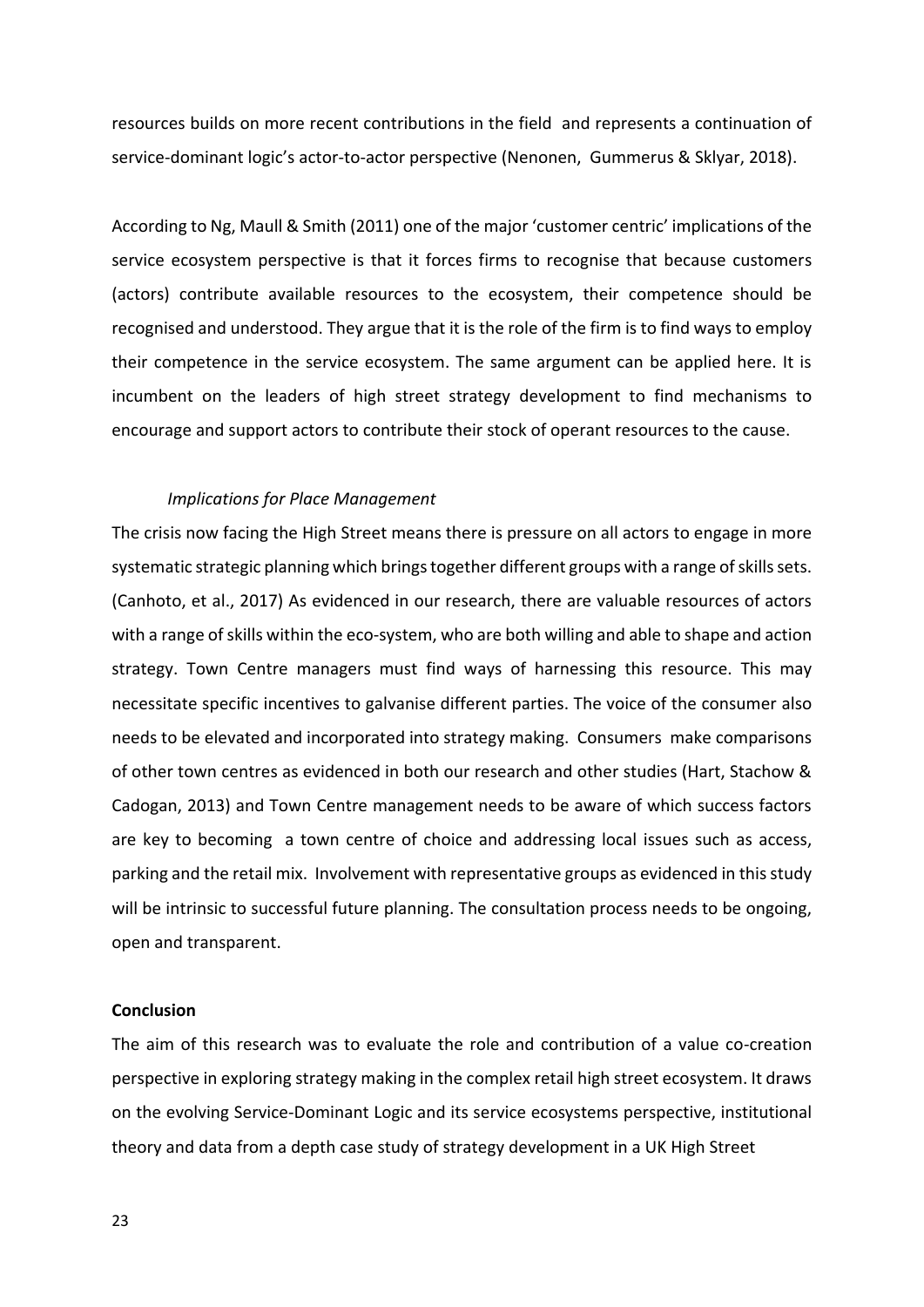An empirical case study has generated seven norms, which illustrate how practice is shaped through institutional work (Wieland, Koskela-Huotari & Vargo, 2016). These norms reflect widespread agreement amongst actors about equity and fairness, balance of provision, access, best practice, a sustainable, healthy environment, the need for a point of difference and standards and professionalism. The norms identified in the study also provide evidence of valuable resource integration taking place between actors in the ecosystem. In particular the existence of extensive operant resources being activated by actors to co-create value within the ecosystem.

Our view is that this value co-creation perspective offers a welcome departure from the more traditional marketing approaches. First, it ensures that research captures deeper and more meaningful perceptions from a myriad of actors about strategy development. It enables this by gathering the views of *all* of the actors in the ecosystem rather than simply those involved in the buyer-seller exchange. Second, by unravelling the norms at play, rather than focusing on more surface content, insights can be used to shape the quality of future strategy development rather than used simply to understand past activity. In other words the generic norms identified here and shared by the multiple actors, can be used as a point of reference for more sustainable, decision-making moving forward**.** The high street ecosystem is notoriously complex, and arguably is becoming more so. It involves numerous actors, social forces, and co-creation and resource integration activities. Our study has illustrated how a value co-creation lens can help reconcile the views of the myriad of stakeholders within this ecosystem, with different problems, institutional arrangements, and visions of the future (Wieland, Koskela-Huotari & Vargo, 2016).

# **Limitations and further research**

Further research is needed in other high street locations, to examine whether these generic norms are prevalent in other similar settings. This could help to create a national picture and shape Government High Street policy interventions around high street regeneration. In addition, although our study focused on examining the 'norms' of the actors in the High Street ecosystem, further research could broaden this to include consideration of the full range of institutional arrangements such as symbols rules and practices operating within this ecosystem.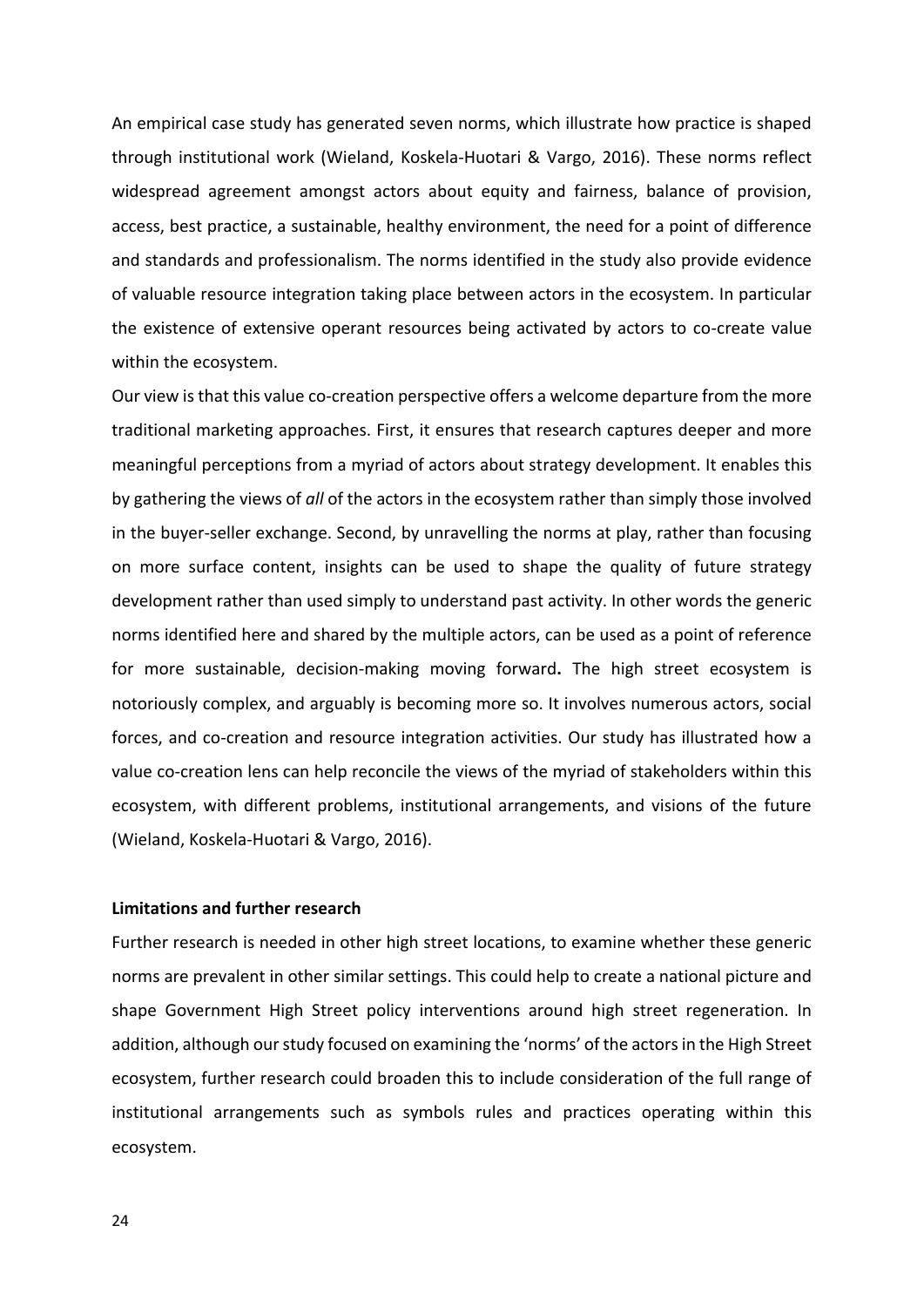Our normative analysis has drawn attention to the existence of operant resources, which could potentially be integrated into the strategy development process to help 'apply operant resources in a more effective manner' (Koskela-Huotari & Vargo, 2016, p.166). More research is needed to identify exactly which operant resources can be applied to strategy development in the most effective manner. In the case of high street development, the cultural operant resources possessed by actors which are could be mobilised to enhance digital capability are likely to be the most valuable. Arguably, these could enhance the *dynamic capability* of the place and shape a clear point of difference for a particular high street.

#### **References**

Akaka, M.A. & Vargo, S.L. (2015). Extending the Context of Service: From Encounters to Ecosystems. *Journal of Services Marketing*, 29 (6/7), 453-462.

Alves, H., Fernandes, C. & Raposo, M. (2016). Value co creation: Concept and contexts of application and study. *Journal of Business Research,* 69, (5), 1626-1633.

Arnould, E. J., Price, L. L., & Malshe, A. (2006). Toward a cultural resource-based theory of the customer. In R. F. Lusch & S. L. Vargo (Eds.). *The service-dominant logic of marketing: Dialog, debate and directions*. (pp. 320−333). Armonk, NY: ME Sharpe.

Barney, J. (1991). Firm resources and sustained competitive advantage. *Journal of Management,* 17(1), 99-120.

Baron, S., Patterson, A., Maull, R. & Warnaby, G. (2018). Feed People First: A Service Ecosystem Perspective on Innovative Food Waste Reduction. *Journal of Service Research*, 21, (1), 135-150.

Baron, S. & Warnaby, G. (2011). Individual customers' use and integration of resources: Empirical findings and organizational implications in the context of value co-creation. *Industrial Marketing Management*, 40 (2), 211-218.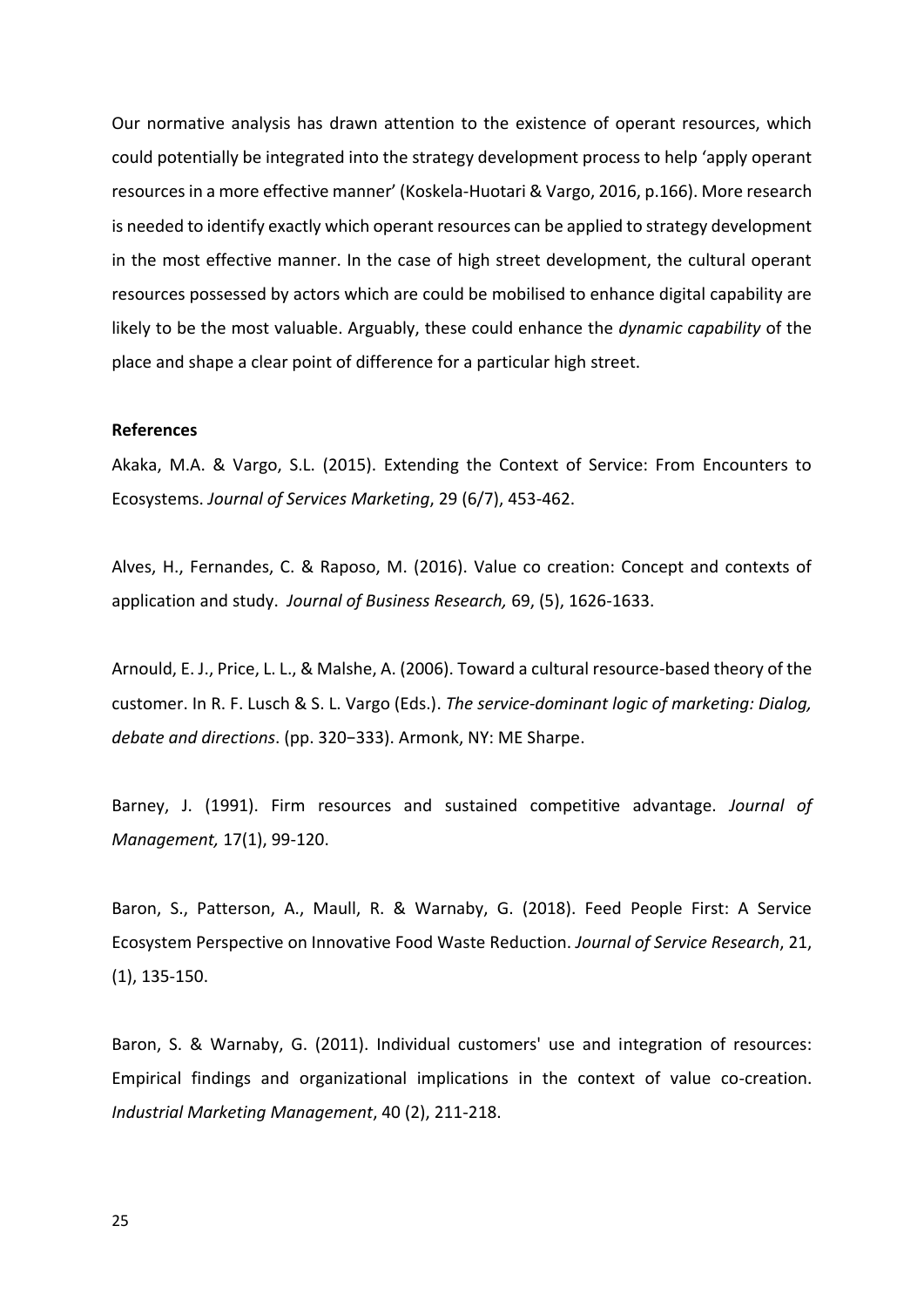Barrutia, J.M., Paredes, M.R. & Echebarria, C. (2016.) Value co-creation in e-commerce contexts: does product type matter? *European Journal of Marketing*, 50 (3/4), 442-463.

Braun, V. & Clarke, V. (2006). Using thematic analysis in psychology. *Qualitative Research in Psychology,* 3 (2), 77-101.

Canhto, A.I., Meadows, M., Ball, K., Daniel, E., Dibb, S. & Spiller, K. (2017). The role of customer management capabilities in public–private partnerships. *Journal of Strategic Marketing*, 25 (5/6), 384-404.

Centre for Retail Research (2018) (online). Available at http//:www. [http://www.retailresearch.org.](http://www.retailresearch.org/) (Accessed 5/07/2019).

Chandeler, J.D. & Vargo, S.L. (2011). Contextualization and value-in-context: How context frames exchange. *Marketing Theory,* 11 (1), 35-49.

Collin-Lachaud, I. & Reynolds, J. (2018). Who will be the retailers of tomorrow? *Academy of Marketing Conference.* July 2-5, 2018, Stirling, UK.

Crick, D., Chaudhry, S. & Crick, J. M. (2016). Trading in a competitive environment: South‐ Asian restaurants in the UK. *Strategic Change*, 25 (4), 371-382.

Damacena, C., Schmidt, S. & Gauze, I.P.B. (2018). Service ecosystems: insights from a wedding. *Management Research Review*, 14 (12), 1395-1410.

Edvardsson, B., Kleinaltenkamp, M., Tronvoll, B. McHugh, P. & Windahl, C. (2014). Institutional logics matter when coordinating resource integration. *Marketing Theory*, 14 (3), 291–309.

Eisenhardt, K. M. (1989). Building Theories from Case Study Research. *Academy of Management Review,* 14 (4), 532-550.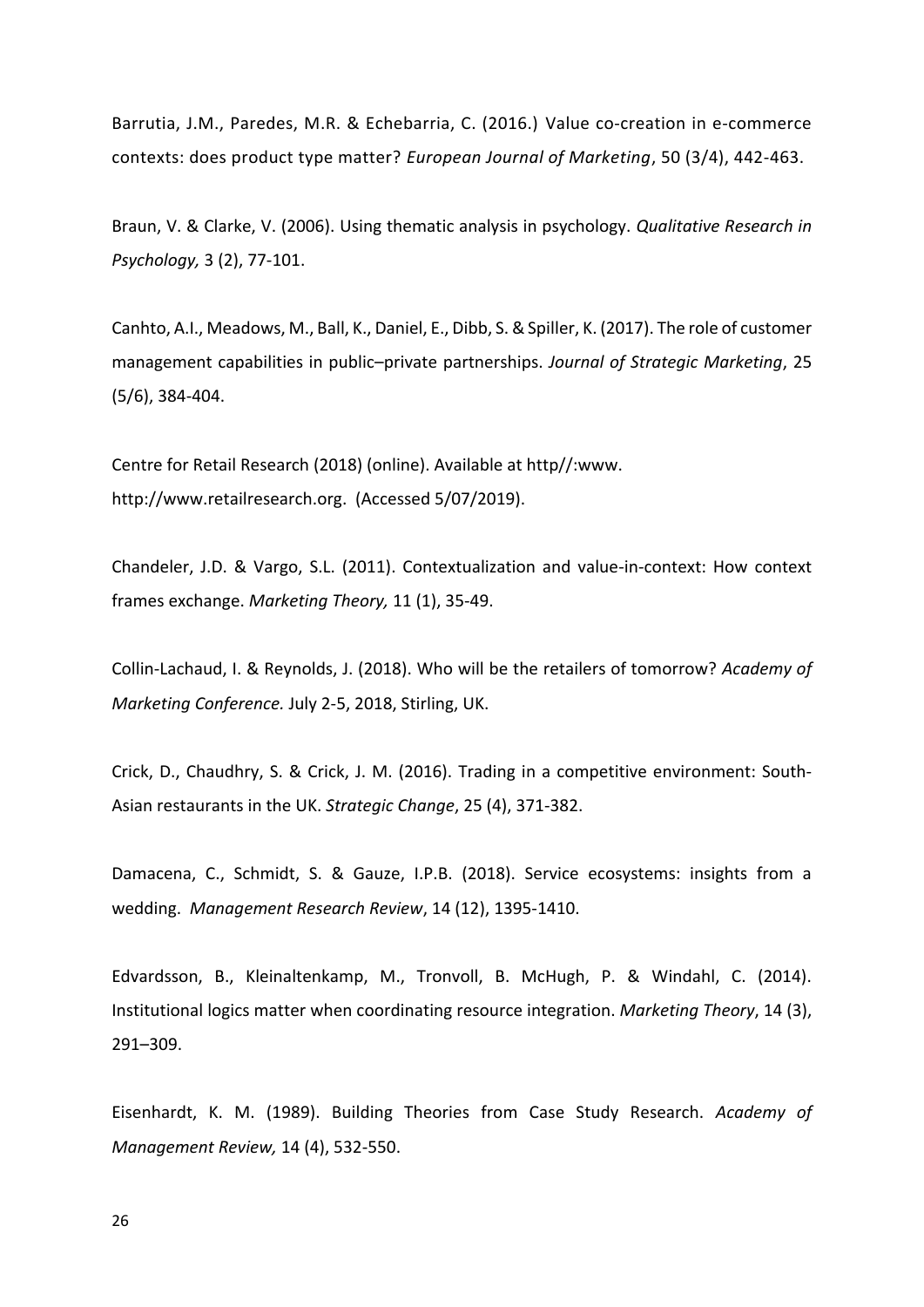Eisenhardt, K. M., & Graebner. M.E. (2007). Theory building from cases: Opportunities and challenges. *Academy of Management Journal*, 50 (1), 25-32.

Finnegan, C., Runyan, R. C., Gonzalez‐Padron, T. & Hyun, J. (2016). Diversity and rigor trends in retailing research: assessment and guidelines. *International Journal of Management Reviews,* 18 (1), 51-68.

Fisk, R.P., Anderson, L., Bowen, D.E., Gruber,T., Ostrom, A.L., L., Patricio, L., Reynoso, J. & Sebastiani, R. (2016). Billions of Impoverished People Deserve to Be better Served: A Call to Action for the Service research Community. *Journal of Service Management*, 27 (1), 43-55.

Frow, P., McColl-Kennedy, J. R., Hilton, T., Davidson, A., Adrian Payne. A., & Brozovic, D. (2014). Value propositions: A service ecosystems perspective. *Marketing Theory*, 14 (3), 327– 351.

Galvagno, M. & Dalli, D. (2014). Theory of value co-creation: a systematic literature review. *Managing Service Quality*, 24 (6), 643 – 683.

Gao, G. Y., Murray, J. Y., Kotabe, M. & Lu, J. (2010). A "strategy tripod" perspective on export behaviors: Evidence from domestic and foreign firms based in an emerging economy. *Journal of International Business Studies,* 41(3), 377-396.

Giddens, A. (1984). *The constitution of society: Outline of the theory of structure*. Berkeley: University of California Press.

Grimsey, W. (2018). *The Grimsey Review 2* (online). Available at http://. www.vanishinghighstreet.com/wp-content/uploads/2018/07/GrimseyReview2.pdf. (Accessed 6/07/2018).

Grönroos, C. (2006). Adopting a service logic for marketing. *Marketing Theory*, 6(3), 317-333.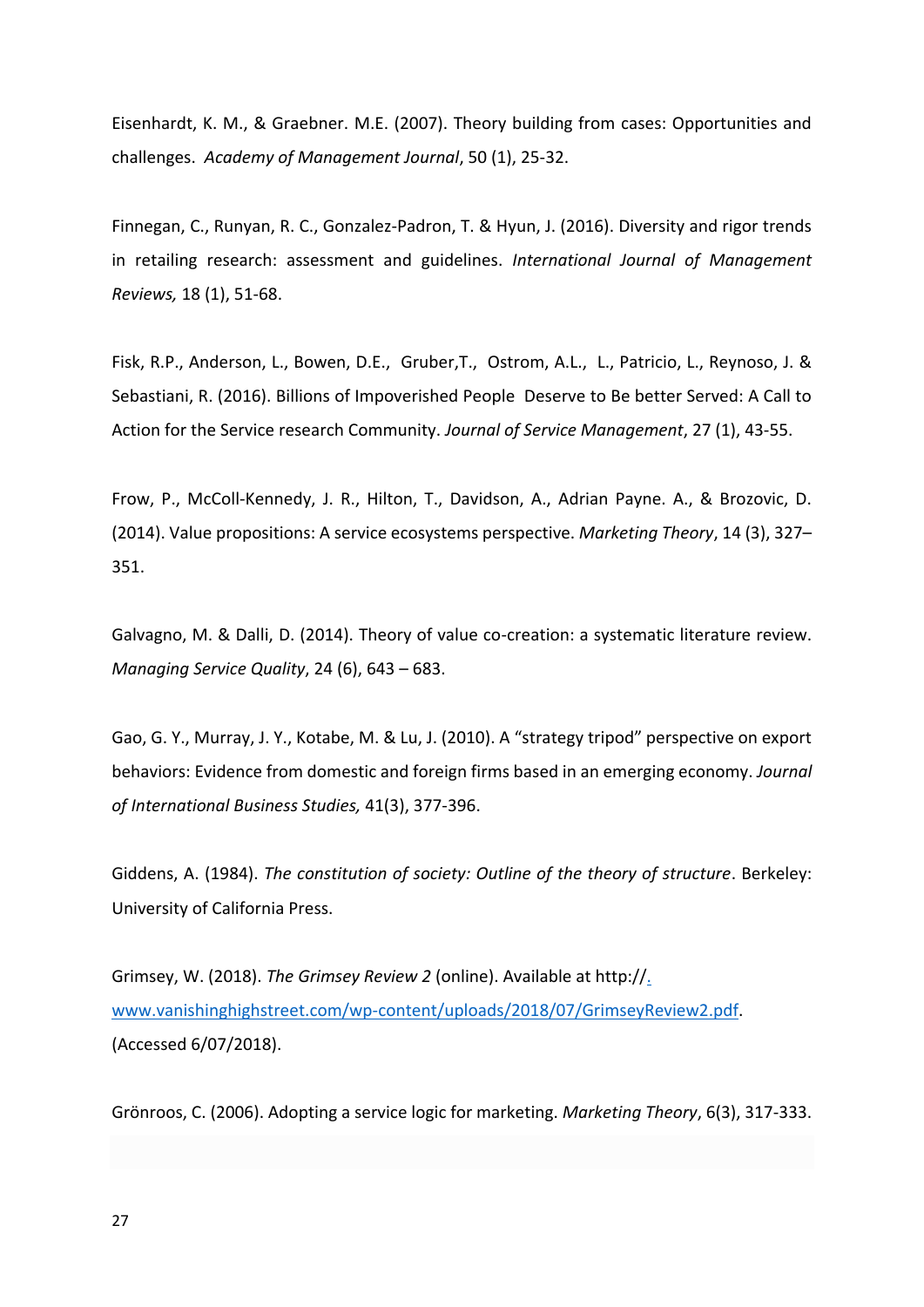Gummesson, E. (2008). Extending the service-dominant logic: from customer centricity to balanced centricity. *Journal of the Academy of Marketing Science*, 36 (1), 15-17.

Hart, C., Stachow, G. & Cadogan, J.W. (2013). Conceptualising town centre image and the customer experience. *Journal of Marketing Management*, 29 (15/16), 1753-1781.

Hagberg, J., Sundstrom, M. & Egels-Zandén, N. (2016). The digitalization of retailing: an exploratory framework, *International Journal of Retail & Distribution Management*, 44 (7), 694-712.

Haase, M. & Kleinaltenkamp, M. (2011). Property Rights Design and Market Process: Implications for Market Theory, Marketing Theory, and S-D Logic.*Journal of Macromarketing,*  31(2), 148-159

Horbel, C., Popp, B., Woratschek, H. & Wilson, B. (2016). How context shapes value cocreation: spectator experience of sport events. *The Services Industries Journal* 36 (11/12), 510-531.

House of Commons Housing, Communities and Local Government Committee (2019). *High streets and town centres in 2030*. (online). Available at

[https://www.parliament.uk/business/committees/committees-a-z/commons](https://www.parliament.uk/business/committees/committees-a-z/commons-select/housing-communities-and-local-government-committee/inquiries/parliament-2017/high-streets-and-town-centres-in-2030-inquiry-17-19/)[select/housing-communities-and-local-government-committee/inquiries/parliament-](https://www.parliament.uk/business/committees/committees-a-z/commons-select/housing-communities-and-local-government-committee/inquiries/parliament-2017/high-streets-and-town-centres-in-2030-inquiry-17-19/)[2017/high-streets-and-town-centres-in-2030-inquiry-17-19/.](https://www.parliament.uk/business/committees/committees-a-z/commons-select/housing-communities-and-local-government-committee/inquiries/parliament-2017/high-streets-and-town-centres-in-2030-inquiry-17-19/) (Accessed 20/02/2019).

Hunt, S. D. (2004). On the service-centered dominant logic of marketing. *Journal of Marketing,* 68 (1), 21–22.

Ind, N. & Coates, N. (2013). The meanings of co- creation. *European Business Review*, 25 (1), 86-95

Johnson, G., Whittington, R. & Scholes, K. (2011). *Exploring Corporate Strategy*. 9th Ed. Harlow: Pearson.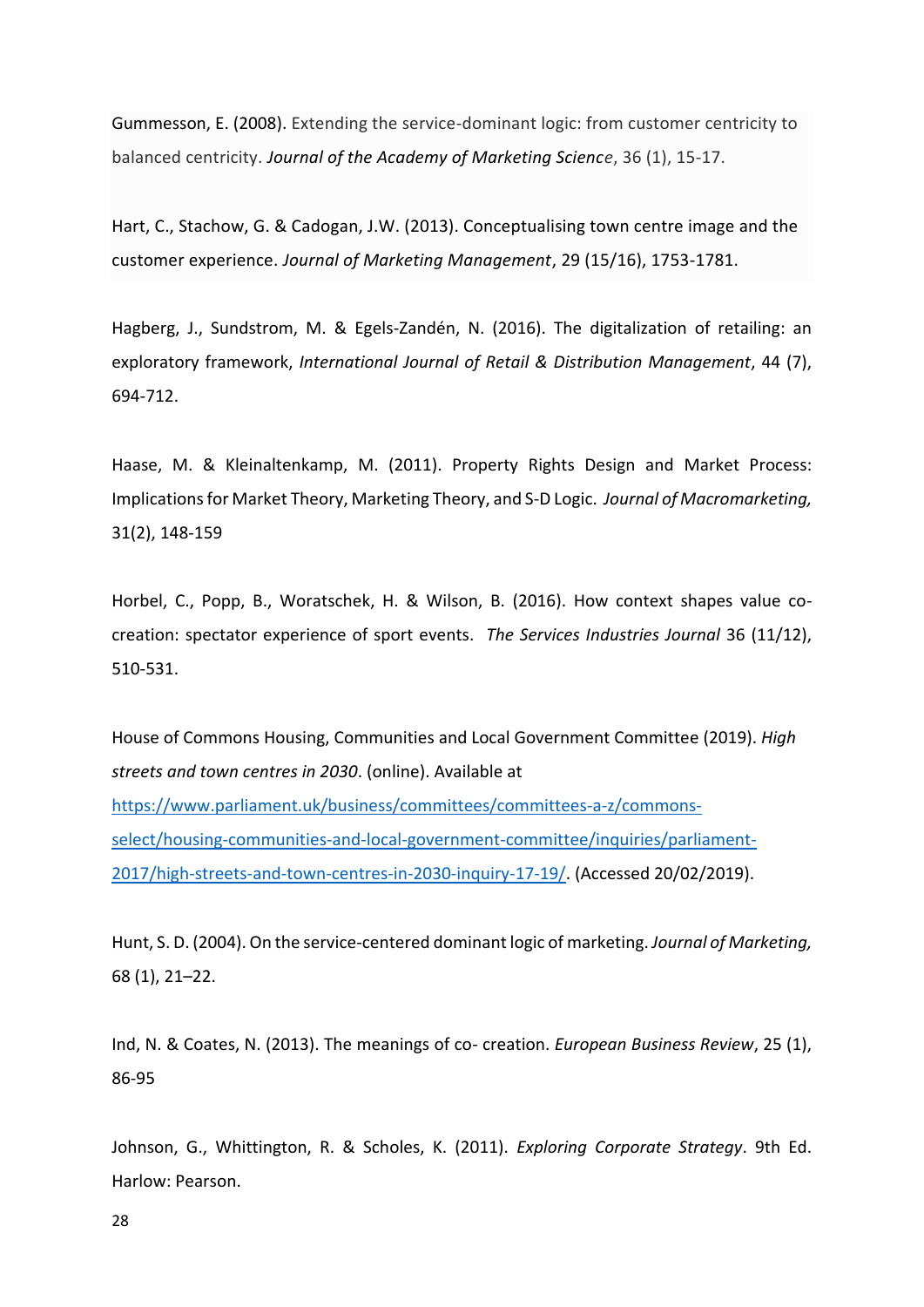Kolyperas, D. & Sparks, L. (2018). Exploring value co creation in Fan Fests: the role of fans. *Journal of Strategic Marketing*, 26 (1), 71-84.

Koskela-Huotari, K. & Vargo, S. L. (2016) Institutions as resource context, *Journal of Service Theory and Practice*, 26 (2), 163-178.

Kleinaltenkamp, M., Brodie, R.J., Frow, P., Hughes, T., Peters, L.D. & Woratschek. H. (2012). Resource Integration. *Marketing Theory* 12 (2), 201-205.

Local Data Company (2018) *Retail and Leisure Trends Report 2017/18.* (online). Available at [https://info.localdatacompany.com/download-ldcs-latest-retail-leisure-trends-report-](https://info.localdatacompany.com/download-ldcs-latest-retail-leisure-trends-report-2017/18)[2017/18.](https://info.localdatacompany.com/download-ldcs-latest-retail-leisure-trends-report-2017/18) (Accessed 15/01/2019)).

Lusch, R.F & Vargo, S.L. (2014). *The service-dominant logic of marketing: Dialog, debate and directions*. Armonk, NY: ME Sharpe.

Lusch, R.F., Vargo, S.L. & Tanniru, M. (2010). Service, value networks and learning. *Journal of the Academy of Marketing Science,* 38 (1), 19-31.

Mars, M., Bronstein, J. & Lusch, R. (2012). The Value of a Metaphor: Organizations and Ecosystems'. *Organizational Dynamics*, 41, 271–89.

McColl-Kennedy, J., Vargo,S. L., Dagger, T.S., Sweeney, J.C. & van Kasteren, Y. (2012). Health Care Customer Value Co-creation Practice Styles. *Journal of Service Research,* 15 (4), 370-389.

Miles, M.B & Huberman, A. M. (1994). *Qualitative Data Analysis*. USA: Sage.

Morrow, S.L. (2005). Quality and Trustworthiness in Qualitative Research in Counseling Psychology. *Journal of Counseling Psychology*, 52 (2), 250-260.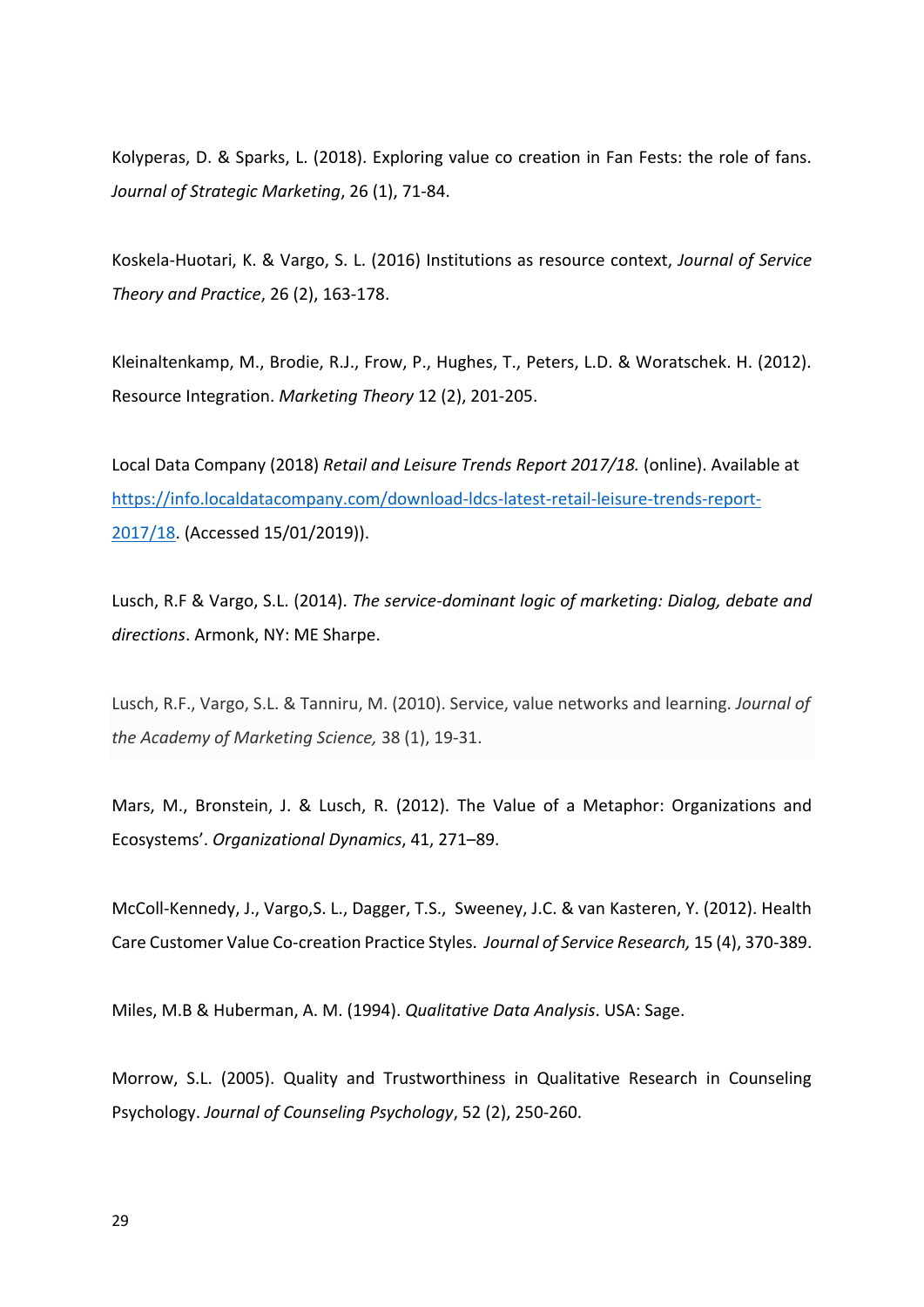Nelson, R.R. & Sampat, B.N (2001). Making Sense of Institutions as a factor shaping economic performance. *Journal of Economic Behavior and Organization* 44 (1), 31-54.

Nenonen, S., Gummerus, J., & Sklyar, A. (2018). Game-changers: dynamic capabilities' influence on service ecosystems. *Journal of Service Management*, 29 (4), 569-592.

Ng, I., Maull, R., & Smith, L. (2011). Embedding the new discipline of service science. In *The science of service systems* (pp. 13-35). Springer, Boston, MA.

North, D. C (1990). *Institutions, institutional change, and economic performance.* Cambridge: Cambridge University Press.

Osterwalder, A & Pigneur, Y. (2010). Business Model Generation*: A Handbook for Visionaries, Game Changers, and Challengers.* London: John Wiley & Son.

Office for National Statistics (2017). Annual Population Survey (online). Available at [https://www.nomisweb.co.uk/articles/932.aspx.](https://www.nomisweb.co.uk/articles/932.aspx) (Accessed 9/06/2019).

Pop, O. M., Leroi-Werelds, S., Roijakkers, N. & Andreassen, T. W. (2018). Institutional types and institutional change in healthcare ecosystems. *Journal of Service Management*, 29 (4), 593-614.

Prahalad, C. K. & Ramaswamy, V. (2004). Co-creation experiences: The next practice in value creation. *Journal of Interactive Marketing***,** 18 (3), 5 -14.

Ramírez, R. (1999). Value co-production: intellectual origins and implications for practice and research. *Strategic Management Journal*, 20 (1), 49-65.

Ramaswamy, V. & Ozcan, K. (2014). *The co-creation paradigm*. Redwood City: Stanford University Press.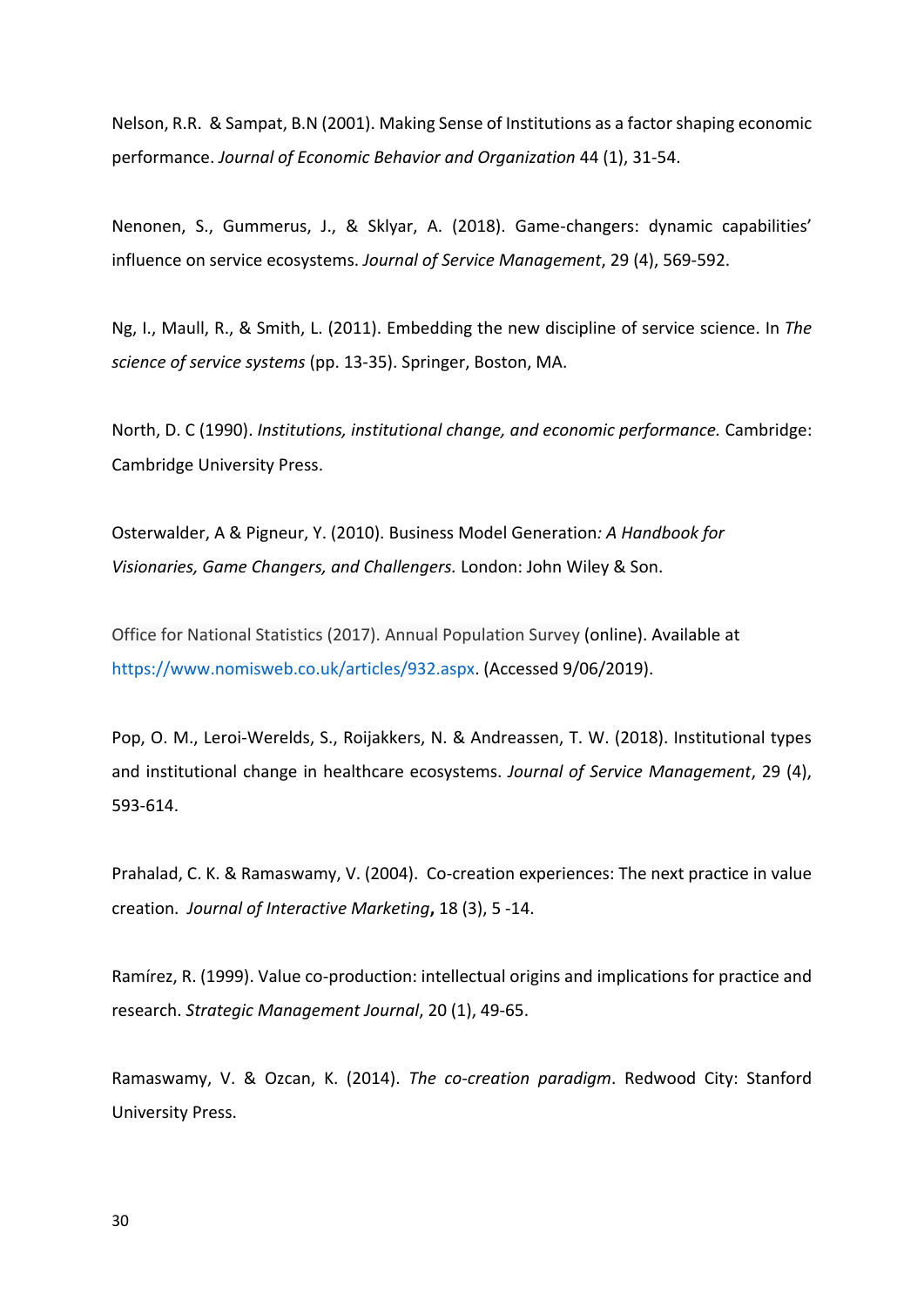Ramaswarmy, V. & Ozcan, K. (2018). What *is* co-creation? An interactional creation framework and its implications for value creation. *Journal of Business Research,* 84, 196-205.

Saldaña, J. (2016). *The Coding Manuel for Qualitative Researchers.* California: Sage.

Scott, W.R. (2008). *Institutions and organisations: ideas and interests.* Los Angeles: Sage.

Scott, W. R. (2014). *Institutions and organizations* .4th ed. Thousand Oaks, CA: Sage.

Scottish Government's External Advisory Group (2013) *Report of the Community and Enterprise in Scotland's Town Centres* (online).Available at [https://beta.gov.scot/community](https://beta.gov.scot/community-and-enterprise-in-scotlands-town-centres/community)[and-enterprise-in-scotlands-town-centres/community.](https://beta.gov.scot/community-and-enterprise-in-scotlands-town-centres/community) (Accessed 20/07 2017).

Spohrer, J., Maglio, P.P. & Bailey, J. (2007). Steps Toward a Science of Service Systems. *Computer*, 40 (1), 71-77.

Suddaby, R. (2006). From the Editors: What Grounded Theory is Not. *Academy of Management Journal*, 49 (4), 633-642.

Teece, D.J. (2014). The Foundations of Enterprise Performance: Dynamic and Ordinary Capabilities in an (Economic) Theory of Firms. *Academy of Management Perspectives*, Online. Available at [https://doi.org/10.5465/amp.2013.0116.](https://doi.org/10.5465/amp.2013.0116) (Accessed 20/02/2019).

Tosey, P., Lawley, J. & Meese, R. (2014). Eliciting Metaphor through Clean Language: An Innovation in Qualitative Research. *British Journal of Management*, 25, 629-646.

Vargo, S. L. & Lusch, R. F. (2004). Evolving to a new dominant logic for marketing. *Journal of Marketing*, 68 (1), 1-17.

Vargo, S. L. & Lusch, R. F. (2008). Service-dominant logic: continuing the evolution. *Journal of the Academy of Marketing Science,* 36 (1),1-10.